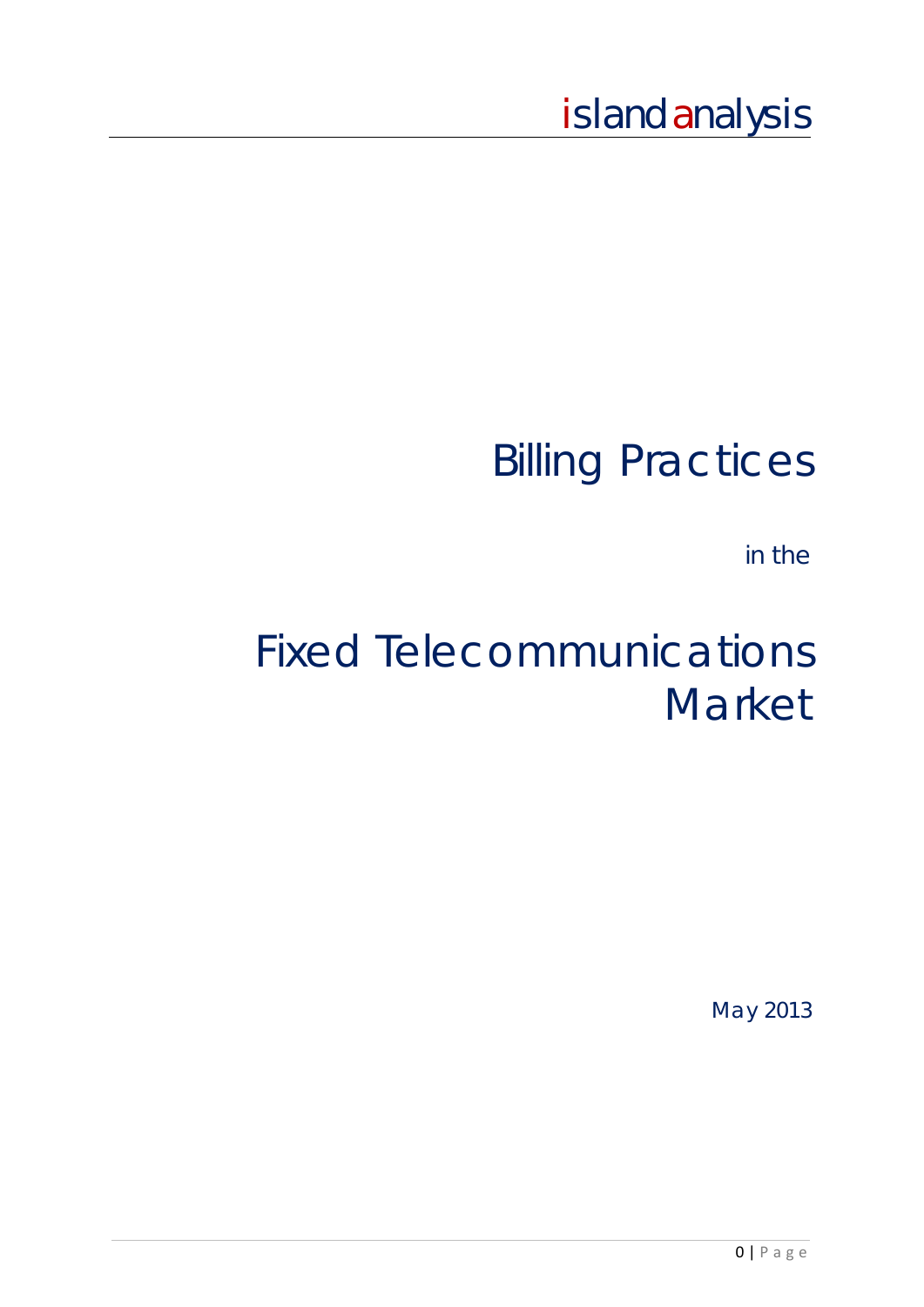In the light of feedback regarding the billing practices of the incumbent fixed line telecommunications providers in the Channel Islands, the Channel Islands Competition and Regulatory Commission (CICRA) wished to ascertain the polices adopted by other utilities in Jersey and Guernsey and by telecommunication companies in other jurisdictions around the world.

The specific aspects of billing where there were concerns included:

- The length of time customers given to paying bills without penalty,
- The timing of bills,
- Billing notification process,
- Form of late payment and reconnection charges and the basis of those charges,
- Quality and accessibility of billing information available to customers.

# **Objectives**

The primary objective of the project was therefore to select appropriate companies and assess their terms and conditions and provide CICRA with a detailed assessment of specific areas of the terms and conditions which would allow dialogue to be opened up with JT Global and Sure on aspects of their terms and conditions and how these could be improved.

This would enable CICRA to identify best practice as far as possible and to assess how Sure and JT fixed line billing practice deviates from this best practice. CICRA could then manage customer expectations and seek to address the position with the two incumbents in terms of their approach to billing in the future.

# **Methodology**

Up to thirty organisations worldwide were surveyed of which eleven were reviewed in detail (primarily those demonstrating best practice).

In the initial assessment of the terms and conditions of telecom companies and other utilities around the world, the following operators were assessed:

Islands: Europe: Europe: Europe: Europe: Europe: Europe: Europe: Europe: Europe: Europe: Europe: Europe: Europe: Europe: Europe: Europe: Europe: Europe: Europe: Europe: Europe: Europe: Europe: Europe: Europe: Europe: Europ

- Guernsey Water **BT**
- Guernsey Electricity **Canadia Calculate Contract Contract Contract Contract Contract Contract Contract Contract Contract Contract Contract Contract Contract Contract Contract Contract Contract Contract Contract Contract**
- 
- 
- Jersey and Guernsey Gas UK Telecom, France
- BTC, Bermuda **Free, France**
- 
- 
- 
- Siminn, Iceland **Siminn**, Iceland **Swisscom Constanting Constanting Constanting Constanting Constanting Constanting Constanting Constanting Constanting Constanting Constanting Constanting Constanting Constanting Constant**
- Bell Aliant, Prince Edward Island

- 
- 
- Jersey Water **Eircom, Ireland**
- Jersey Electricity France Telecom
	-
	-
	- Melita, Malta KPN, Netherlands
	- Manx Telecom **Example 2** in the control of the control of the control of the control of the control of the control of the control of the control of the control of the control of the control of the control of the control of
- Lime, Cayman **TDC**, Denmark
	-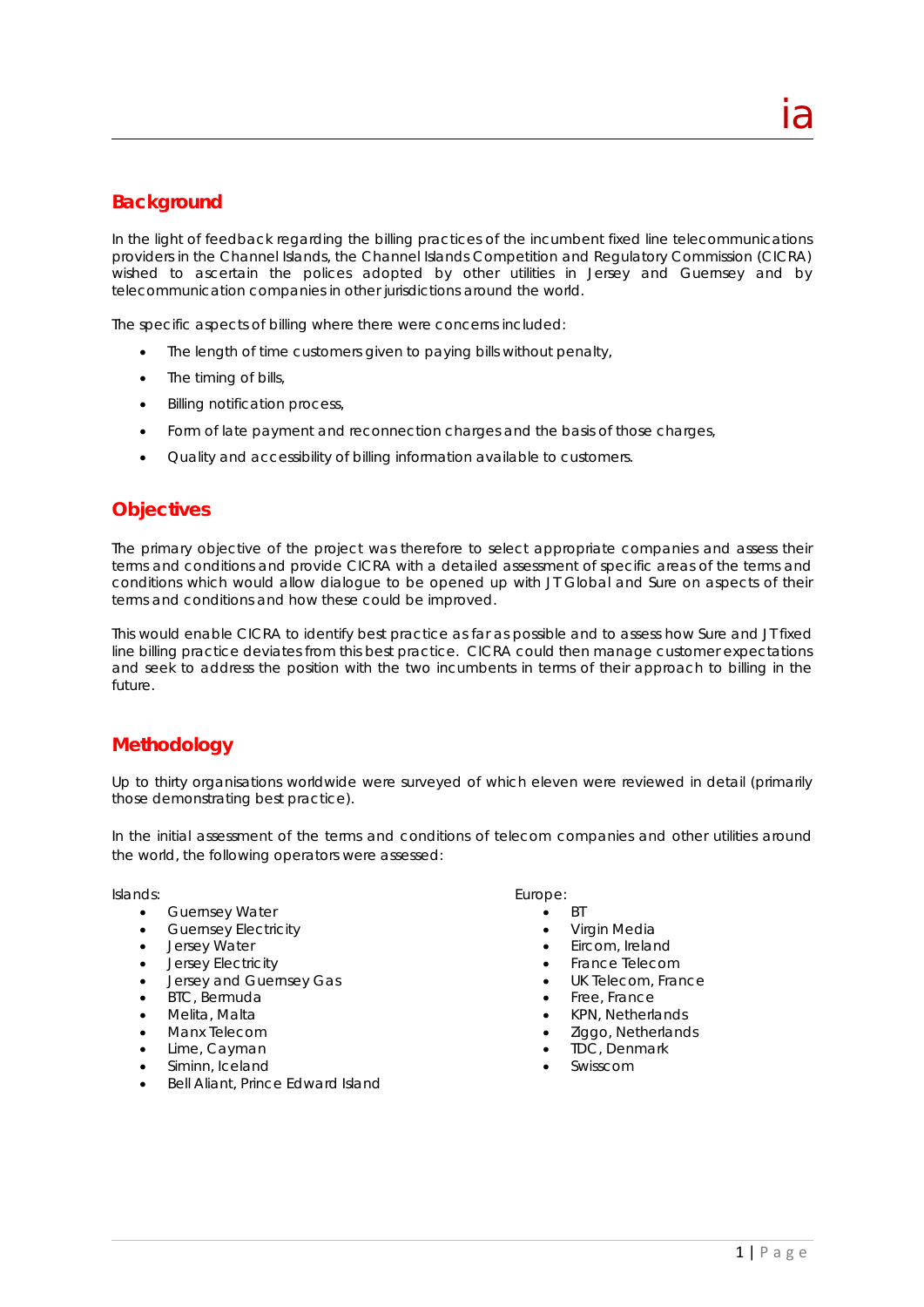Rest of the World:

- Telstra, Australia
- Optus, Australia
- Telecom New Zealand
- Vodafone, New Zealand

Of these, the operators with the clearest, most comprehensive or most detailed terms and conditions were selected for further analysis. The first eight operators selected offer comparisons with telecom providers in other jurisdictions and the latter three operators were included to give a comparison with other Channel Island utilities.

<u>ia dia mponina mpikambana amin'ny fivondronan-kaominin'i Amerika ao amin'ny fivondronan-kaominin'i Amerika ao</u>

These were:

- Bell Aliant, Prince Edward Island
- $\bullet$  RT
- $\cdot$  Fircom
- Melita
- Optus
- Telecom NZ
- Telstra
- UK Telecom
- **•** Guernsey Electricity
- **•** Guernsey Water
- **•** Jersey Electricity

The main terms and conditions of all the operators investigated have been supplied to CICRA in electronic version due to the length of the document.

Great care was taken with regard to the following variables:

- Ownership (public v private);
- Size of company;
- Monopoly situations (if any);
- The products and services to which the billing procedures apply (as far as telecoms companies surveyed, it would be important to consider primarily those that were responsible for landline services;
- Regulatory frameworks which apply.

Island Analysis was aware of best practice within current relevant frameworks such as **ISO 14452:2012**.

This particular standard covers 'all bills or statements for utility network services where there is an ongoing account relationship between the customer and the supplier, regardless of the payment used. It applies to services which are unmetered, metered at the point of delivery, or metered remotely (for example at the supplier's own premises). The standard:

Defines the minimum requirements for billing and payment collection;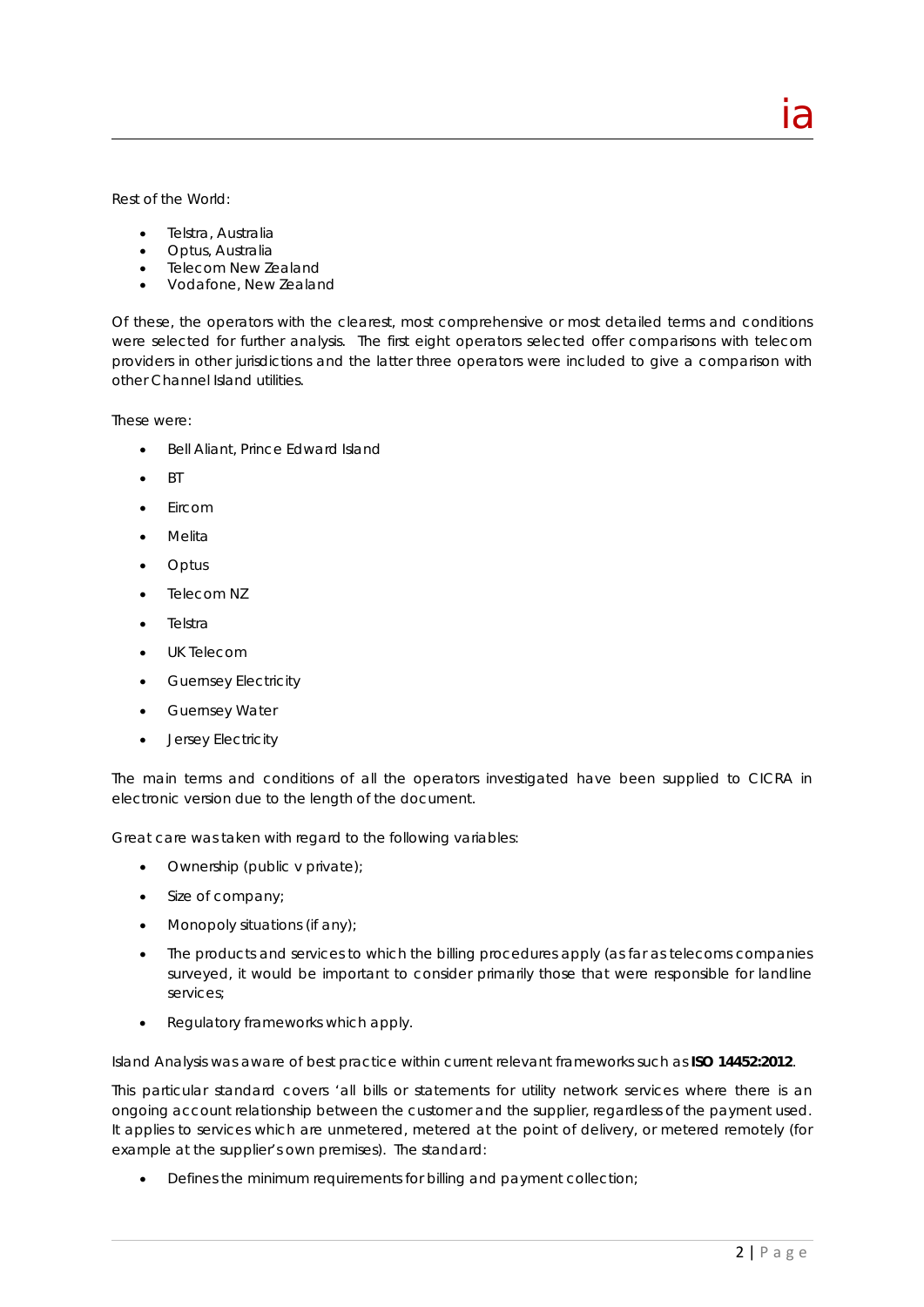- Prevents or reduces complaints by tackling key issues;
- Ensures that suppliers assist customers by billing appropriately and consistently;
- Creates and sustains a fairer, longer-term supplier-customer relationship;
- Provides benchmarks for customer expectations;
- Allows for the implementation of smart metering technology and provision of improved customer information
- Facilitates innovation in billing, enabling suppliers to differentiate their services'

OFCOM conditions and guidelines were also consulted (Consolidated Version of General Conditions as at 22 November 2012 including annotations) to give an alternative view of how certain aspects of billing should be addressed.

In Australia, the Communications Alliance is the primary telecommunications industry body and its industry code C628:2012 was also referred to in order to broaden the international scope.

Each element of terms and conditions was assessed and, for ease of reference, colour coded as follows:



While there will of course be some degree of subjectivity, the colour coding will enable CICRA to focus more easily on elements of best practice within different organisations. At any time, the actual terms and conditions can be read if there is judgement required.

The first section of this report contains a summary matrix showing the Island Analysis judgement of each operator's practice with regard to a particular element of the terms and conditions. This is followed by a series of tables (Pages 5 to 19) showing outline reasons behind the judgement. Primarily the judgement was based on the clarity, ease of understanding, transparency, and level of detail in the terms and conditions and not the specific content.

The next section, commencing on page 20, explores the ISO, OFCOM and the Communication Alliance's guidelines (if available) on some of the elements, together with best practice examples.

On pages 32 to 34, there are summary tables showing specific detail for three aspects:

- length of time given for a customer to pay a bill before penalties are incurred;
- late payment penalties applied; and
- reconnection charge following suspension or termination.

Finally, on page 4, there is a matrix showing the Island Analysis judgement on the clarity and equity of each operator's practice with regard to a particular element having given consideration to the terms & conditions, the bill documents and the information on the operator's website.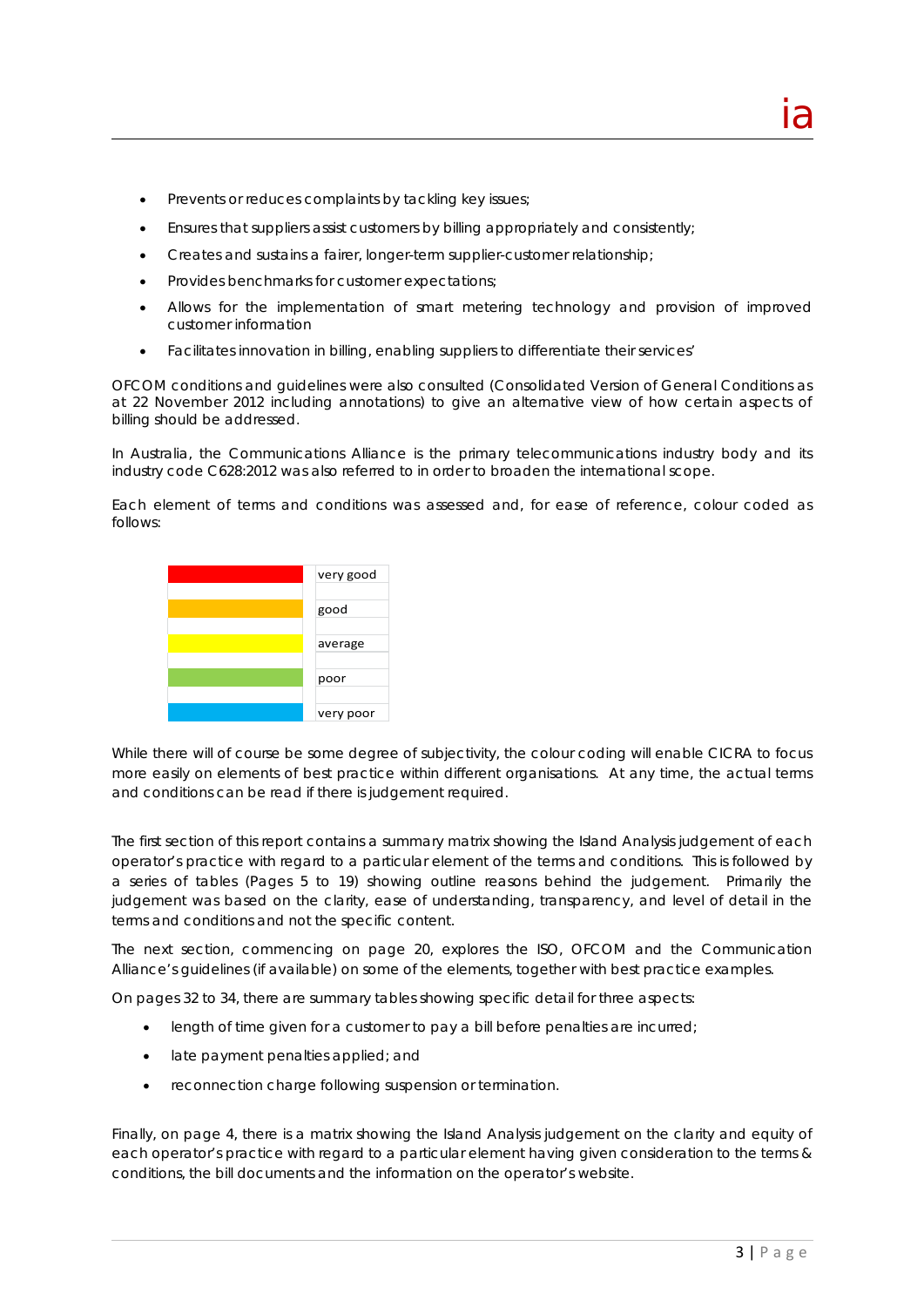# **Best Practice Matrix of Shortlisted Companies**

|                                                                                              | <b>Bell</b><br><b>Aliant PEI</b> | <b>BT</b> | EirCom<br>Ireland | Melita<br>Malta | Optus<br>Australia | Telecom<br><b>NZ</b> | Telstra<br>Australia | UK<br>Telecom<br>France | Jersey<br>Electricity | Guernsey<br>Water | Guernsey<br>Electricity | Sure | Jersey<br><b>Telecom</b> |
|----------------------------------------------------------------------------------------------|----------------------------------|-----------|-------------------|-----------------|--------------------|----------------------|----------------------|-------------------------|-----------------------|-------------------|-------------------------|------|--------------------------|
| It is clear if there are different charges for<br>different payment options?                 |                                  |           |                   |                 |                    |                      |                      |                         |                       |                   |                         |      |                          |
| It is clear if different billing options incur<br>any charges?                               |                                  |           |                   |                 |                    |                      |                      |                         |                       |                   |                         |      |                          |
| Does the supplier require a security deposit<br>or upfront payments?                         |                                  |           |                   |                 |                    |                      |                      |                         |                       |                   |                         |      |                          |
| Is there a charge for switching from paper<br>to online billing or vice versa?               |                                  |           |                   |                 |                    |                      |                      |                         |                       |                   |                         |      |                          |
| When are payments generally due?                                                             |                                  |           |                   |                 |                    |                      |                      |                         |                       |                   |                         |      |                          |
| It is clear what the penalties are for late<br>payment?                                      |                                  |           |                   |                 |                    |                      |                      |                         |                       |                   |                         |      |                          |
| Are different customer groups charged<br>different amounts for late payment?                 |                                  |           |                   |                 |                    |                      |                      |                         |                       |                   |                         |      |                          |
| How are the call charges and rental fees<br>billed?                                          |                                  |           |                   |                 |                    |                      |                      |                         |                       |                   |                         |      |                          |
| Are charges made for requesting past paper<br>bills?                                         |                                  |           |                   |                 |                    |                      |                      |                         |                       |                   |                         |      |                          |
| Is it clear if itemised bills are charged for,<br>either prior to or after a billing period? |                                  |           |                   |                 |                    |                      |                      |                         |                       |                   |                         |      |                          |
| If a direct debit fails to be honoured, is it<br>clear what penalties may be incurred?       |                                  |           |                   |                 |                    |                      |                      |                         |                       |                   |                         |      |                          |
| Is it clear how rebates or refunds are dealt<br>with?                                        |                                  |           |                   |                 |                    |                      |                      |                         |                       |                   |                         |      |                          |
| Are there any charges for termination<br>and/or reconnection following termination?          |                                  |           |                   |                 |                    |                      |                      |                         |                       |                   |                         |      |                          |
| Do the Terms & Conditions include data<br>protection policies?                               |                                  |           |                   |                 |                    |                      |                      |                         |                       |                   |                         |      |                          |
| Is it clear how changes to terms, services or<br>charges are advised to the customer?        |                                  |           |                   |                 |                    |                      |                      |                         |                       |                   |                         |      |                          |
| Is there a clear billing dispute procedure?                                                  |                                  |           |                   |                 |                    |                      |                      |                         |                       |                   |                         |      |                          |

key:

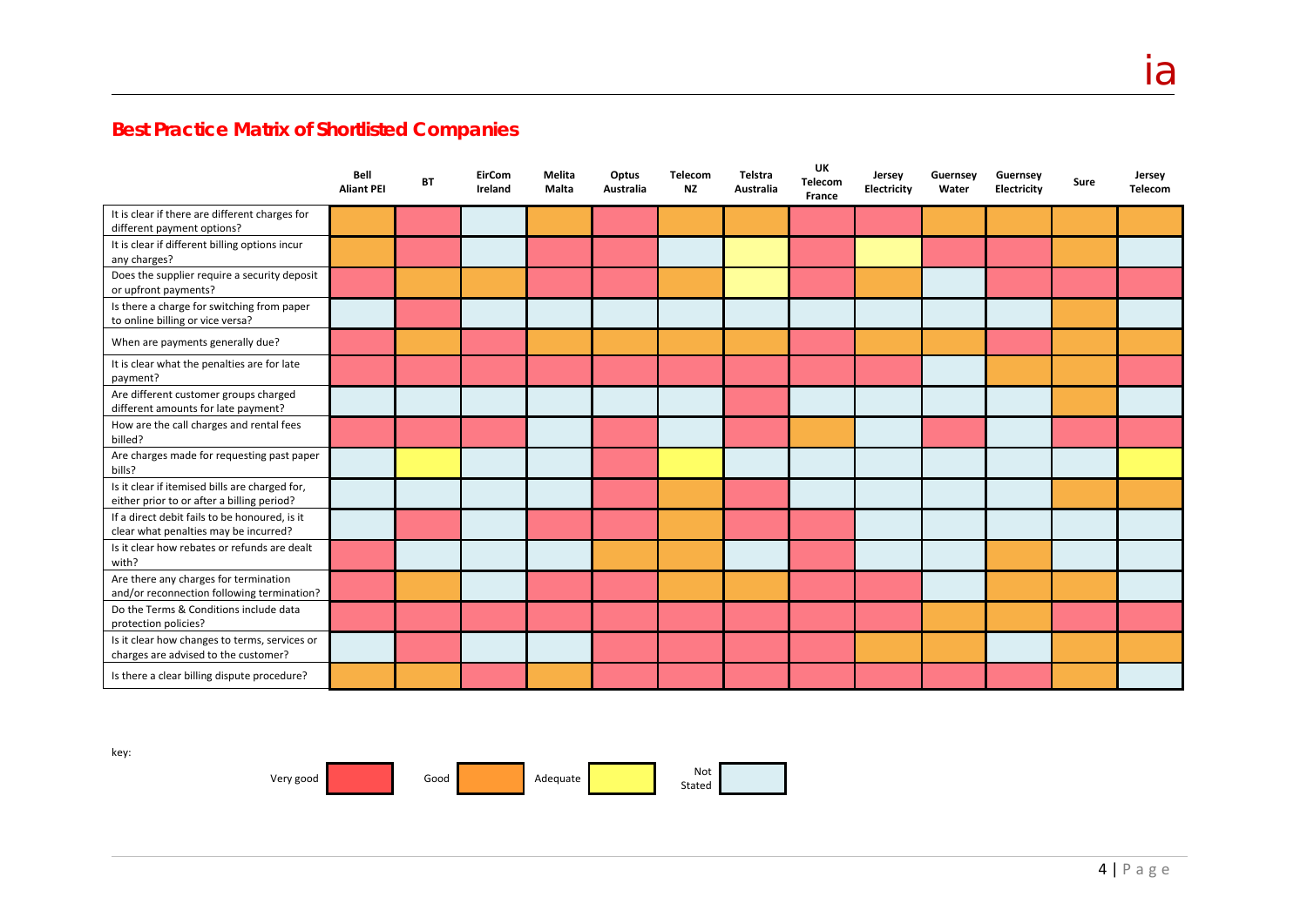# **Summary of Selected Terms and Conditions**

| 1. Do the Terms & Conditions clearly state whether there are different charges for |  |  |  |  |
|------------------------------------------------------------------------------------|--|--|--|--|
| different payment options?                                                         |  |  |  |  |

| <b>Bell Aliant PEI</b>      | Not in Ts&Cs, stated on bill: no charge from supplier - some financial<br>institutions may charge                                                                                                                       |
|-----------------------------|-------------------------------------------------------------------------------------------------------------------------------------------------------------------------------------------------------------------------|
| ВT                          | Ts&Cs: £2 charge each month for anything other than DD or monthly<br>payment plan                                                                                                                                       |
| EirCom Ireland              | No charges stated                                                                                                                                                                                                       |
| Melita Malta                | Supplier reserves the right to charge a payment charge if customer<br>does not pay by DD [this is stated elsewhere as E3]                                                                                               |
| Optus Australia             | Ts&Cs: Payment processing fee for debit, charge or credit cards -<br>stated in standard pricing table (part of Ts&Cs): 1%. Also payment<br>through post office will attract account processing charge of \$1.30         |
| Telecom NZ                  | Not in Ts&Cs but on website: Supplier does not charge for any payment<br>methods, but card provider may charge between 2% and 3% for one-<br>off credit or debit card payments                                          |
| Telstra Australia           | Ts&Cs state that customer will be charged for paying by credit card<br>(other than pensioners); Website states that payment is free by DD, 1%<br>on credit cards, 2% on Diners Card                                     |
| <b>UK Telecom France</b>    | Direct Debit or Prélèvement only options                                                                                                                                                                                |
| Jersey Electricity          | No charge - supplier does not accept credit cards for payment                                                                                                                                                           |
| <b>Guernsey Water</b>       | On website and on reverse of bill: payment by credit card incurs 2%<br>surcharge (1.8% at Post Office)                                                                                                                  |
| <b>Guernsey Electricity</b> | On website: "normally" a discount of 2% for paying directly into Barclays<br>Bank                                                                                                                                       |
| Sure                        | Ts&Cs refer to website: Currently £1.50 for payment by debit or credit<br>card, £1.20 for payment at a Post Office; from 01/09/2013 there will be<br>a charge of £1 per month all payment types other than direct debit |
| Jersey Telecom              | Not in Ts&Cs. Payment options on website and there are no charges for<br>any options                                                                                                                                    |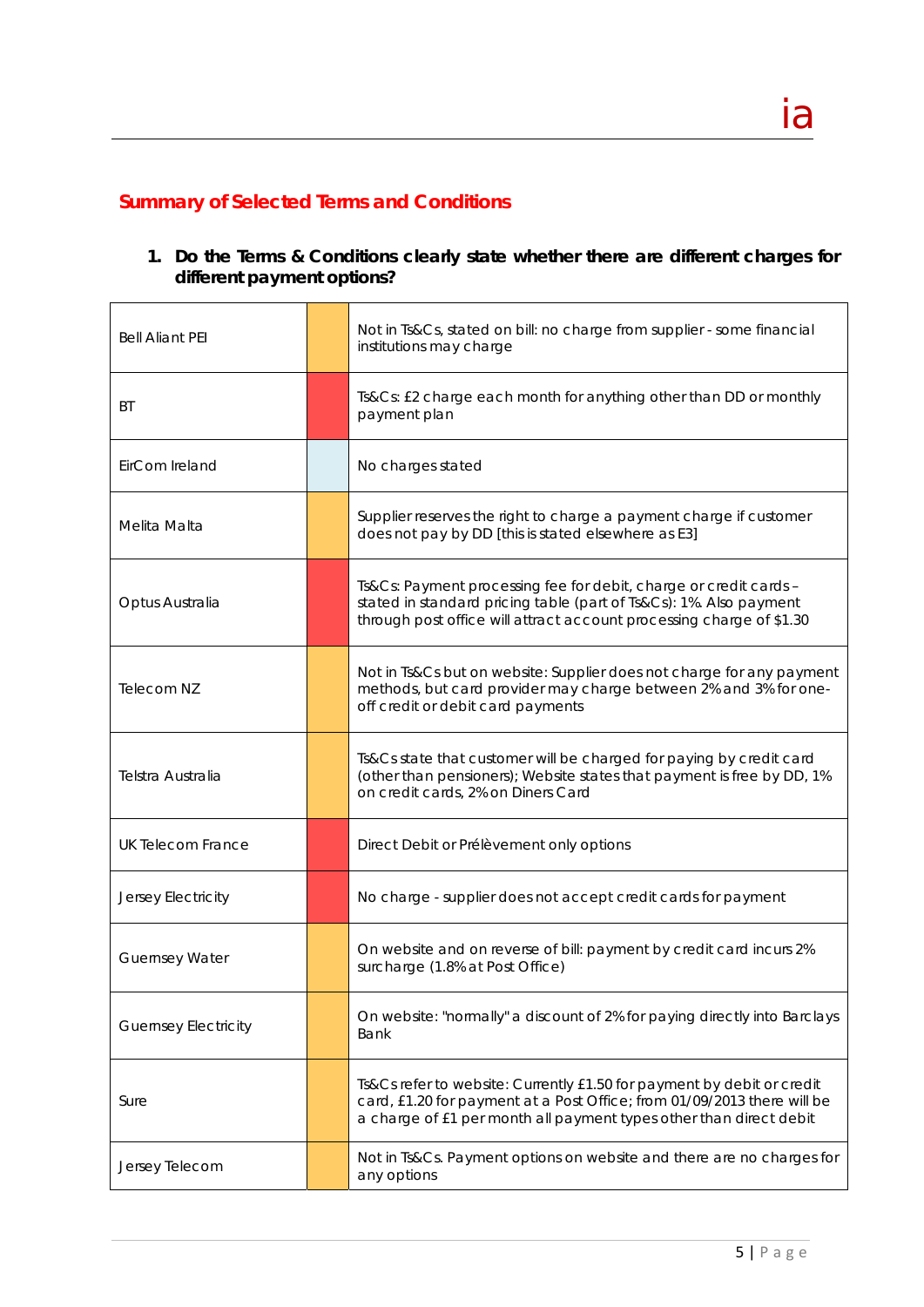# **2. Do the Terms & Conditions clearly state whether different billing options incur any charges?**

| <b>Bell Aliant PEI</b>      | Not on Ts&Cs: no charges                                                                                                                                                                      |
|-----------------------------|-----------------------------------------------------------------------------------------------------------------------------------------------------------------------------------------------|
| ВT                          | Paper-free billing is provided free of charge                                                                                                                                                 |
| EirCom Ireland              | None stated                                                                                                                                                                                   |
| Melita Malta                | Paper bills may be charged at E1.50 per month if the supplier has<br>requested that the customer move to online billing                                                                       |
| Optus Australia             | Yes - paper bills may be charged paper invoice fee if online billing is<br>available but customer chooses not to use it (A\$2.20 on standard<br>pricing table, which forms part of the Ts&Cs) |
| Telecom NZ                  | None stated                                                                                                                                                                                   |
| Telstra Australia           | On website: \$2 fee for paper bills for "selected plans", \$2 electronic bill<br>fee for "selected plans"                                                                                     |
| UK Telecom France           | Paper bills cost E1.50                                                                                                                                                                        |
| Jersey Electricity          | Not on Ts&Cs, but on website: £3 quarterly discount for e-billing                                                                                                                             |
| <b>Guernsey Water</b>       | Paper bills are the only option                                                                                                                                                               |
| <b>Guernsey Electricity</b> | Paper bills are the only option                                                                                                                                                               |
| Sure                        | Ts&Cs refer to website: from 01/09/2013 there will be a charge of £1<br>per month for paper bills                                                                                             |
| Jersey Telecom              | None stated                                                                                                                                                                                   |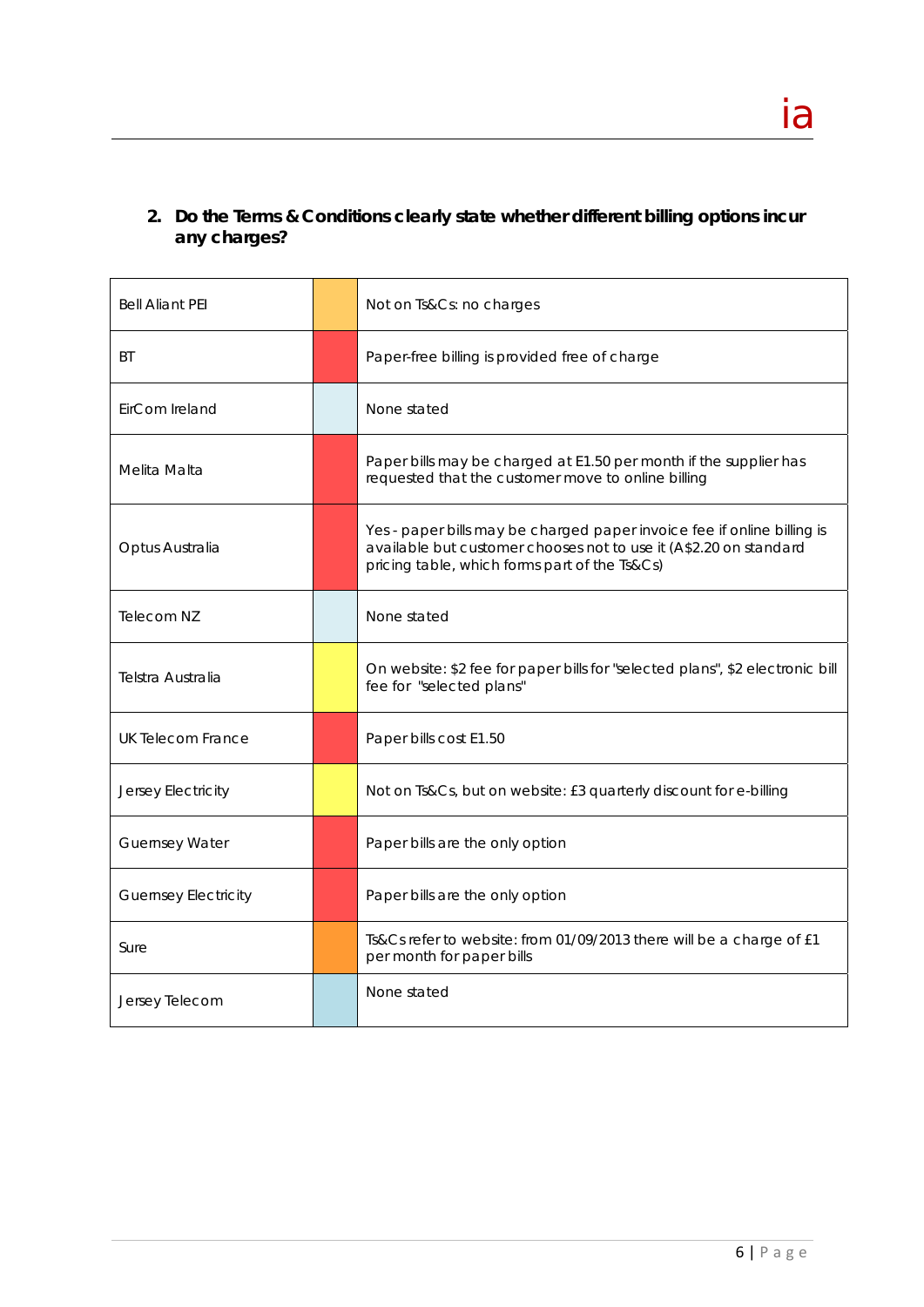# **3. Do the Terms & Conditions clearly state whether the supplier requires a security deposit or upfront payments?**

| <b>Bell Aliant PEI</b>      | Supplier may require deposit, eg if customer has no credit history and<br>will not provide one, has unsatisfactory credit history. There are Ts&Cs<br>regarding deposits                                                                |
|-----------------------------|-----------------------------------------------------------------------------------------------------------------------------------------------------------------------------------------------------------------------------------------|
| ВT                          | Ts&Cs: "You may also need to pay a deposit or a payment upfront<br>before you can receive the service or goods"                                                                                                                         |
| EirCom Ireland              | Ts&Cs: in some cases "as may be fixed from time to time" supplier may<br>require advance payment; on website it states that all customers,<br>unless they pay be DD, will be asked for a deposit which will be<br>refunded after 1 year |
| Melita Malta                | In some cases, if the customer fails to meet terms of payment, supplier<br>may enforce credit limits, request deposit or restrict services or<br>payment methods                                                                        |
| Optus Australia             | Supplier may ask for pre-payment usage charge or interim good-faith<br>payment                                                                                                                                                          |
| Telecom NZ                  | In some cases supplier may set credit limit or require advance<br>payment of 12 months' worth of charges                                                                                                                                |
| Telstra Australia           | On website: Option to make an advance payment is given to<br>customers; new customers are asked for advance payment in some<br>cases                                                                                                    |
| UK Telecom France           | Ts&Cs state: "Your first line rental invoice will include a one month<br>deposit and payment in advance for the current month"                                                                                                          |
| Jersey Electricity          | Supplier may require a security deposit                                                                                                                                                                                                 |
| <b>Guernsey Water</b>       | None stated                                                                                                                                                                                                                             |
| <b>Guernsey Electricity</b> | Ts&Cs: in some circumstances (details given) a security deposit may<br>be required; on website: if customer falls behind with payments twice<br>in 12 month period, supplier may ask for security                                       |
| Sure                        | Ts&Cs state that if results of credit check are not satisfactory a deposit<br>may be required                                                                                                                                           |
| Jersey Telecom              | Ts&Cs state that the operator reserves the right to request the<br>payment of a surety deposit from the Customer,                                                                                                                       |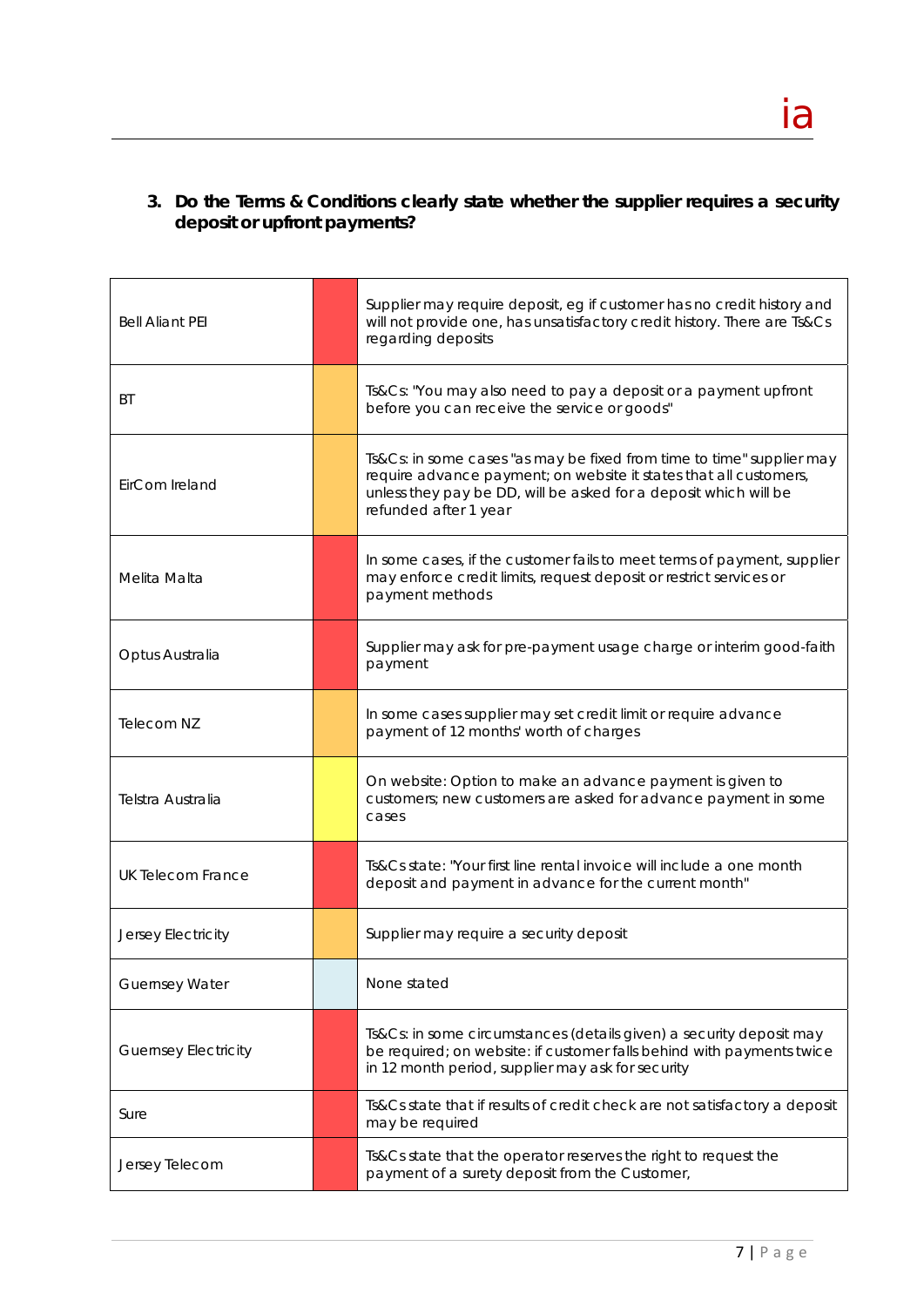**4. Do the Terms & Conditions clearly state whether there is a charge for** *switching* **from paper to online billing or vice versa?** 

| <b>Bell Aliant PEI</b>      | None stated                                                                                                                                           |
|-----------------------------|-------------------------------------------------------------------------------------------------------------------------------------------------------|
| BT                          | No charge                                                                                                                                             |
| EirCom Ireland              | None stated                                                                                                                                           |
| Melita Malta                | None stated                                                                                                                                           |
| Optus Australia             | None stated                                                                                                                                           |
| Telecom NZ                  | None stated                                                                                                                                           |
| Telstra Australia           | None stated                                                                                                                                           |
| <b>UK Telecom France</b>    | None stated                                                                                                                                           |
| Jersey Electricity          | Discount for online billing                                                                                                                           |
| <b>Guernsey Water</b>       | Online billing not available                                                                                                                          |
| <b>Guernsey Electricity</b> | Online billing not available                                                                                                                          |
| Sure                        | Not in Ts&Cs: on website it states that by switching from online billing<br>to paper the customer agrees to pay the monthly charge for paper<br>bills |
| Jersey Telecom              | None stated                                                                                                                                           |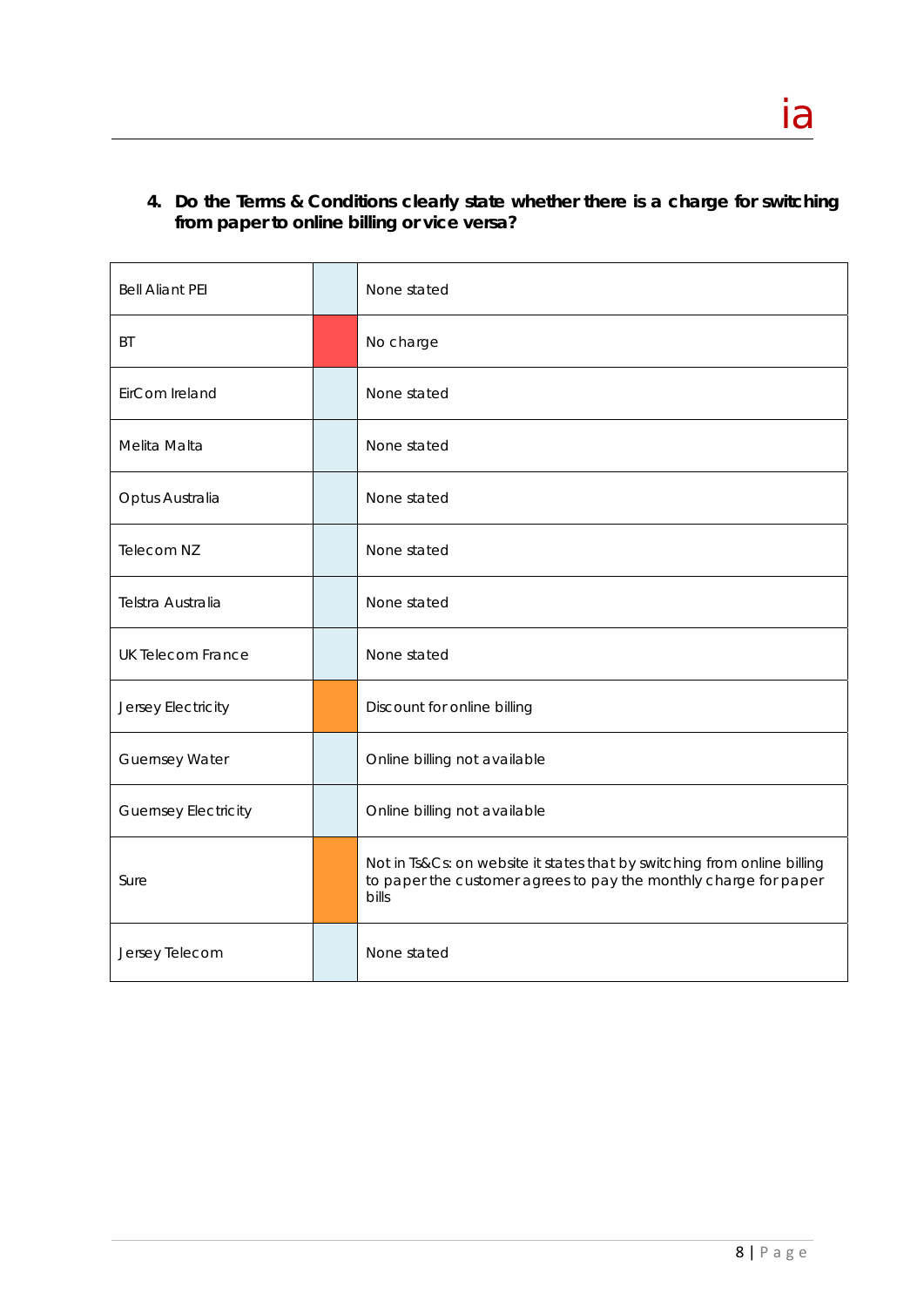# **5. Do the Terms & Conditions clearly state when payments are generally due?**

| <b>Bell Aliant PEI</b>      | Ts&Cs: charges will be considered past due thirty days after the billing<br>date                                                                                                          |
|-----------------------------|-------------------------------------------------------------------------------------------------------------------------------------------------------------------------------------------|
| ВT                          | Ts&Cs: "as soon as you receive your bill unless otherwise agreed by us"                                                                                                                   |
| EirCom Ireland              | 14 days from date of issue of account unless otherwise stated or<br>agreed                                                                                                                |
| Melita Malta                | Due date on invoice                                                                                                                                                                       |
| Optus Australia             | Due date on invoice                                                                                                                                                                       |
| Telecom NZ                  | By date stated on bill - customer may be able to change this by<br>request                                                                                                                |
| Telstra Australia           | Due date on invoice                                                                                                                                                                       |
| UK Telecom France           | 14 days after invoice date                                                                                                                                                                |
| Jersey Electricity          | "immediately" unless agreed otherwise                                                                                                                                                     |
| <b>Guernsey Water</b>       | On bill: within 14 days                                                                                                                                                                   |
| <b>Guernsey Electricity</b> | 21 days from date on bill                                                                                                                                                                 |
| Sure                        | Ts&Cs: state bills are payable on demand. On website and on bill it<br>states a particular date                                                                                           |
| Jersey Telecom              | Ts&Cs state: Charges are payable in full on demand or as otherwise<br>agreed with the Customer. On website it states that bills will not be<br>chased until 21 days after date of posting |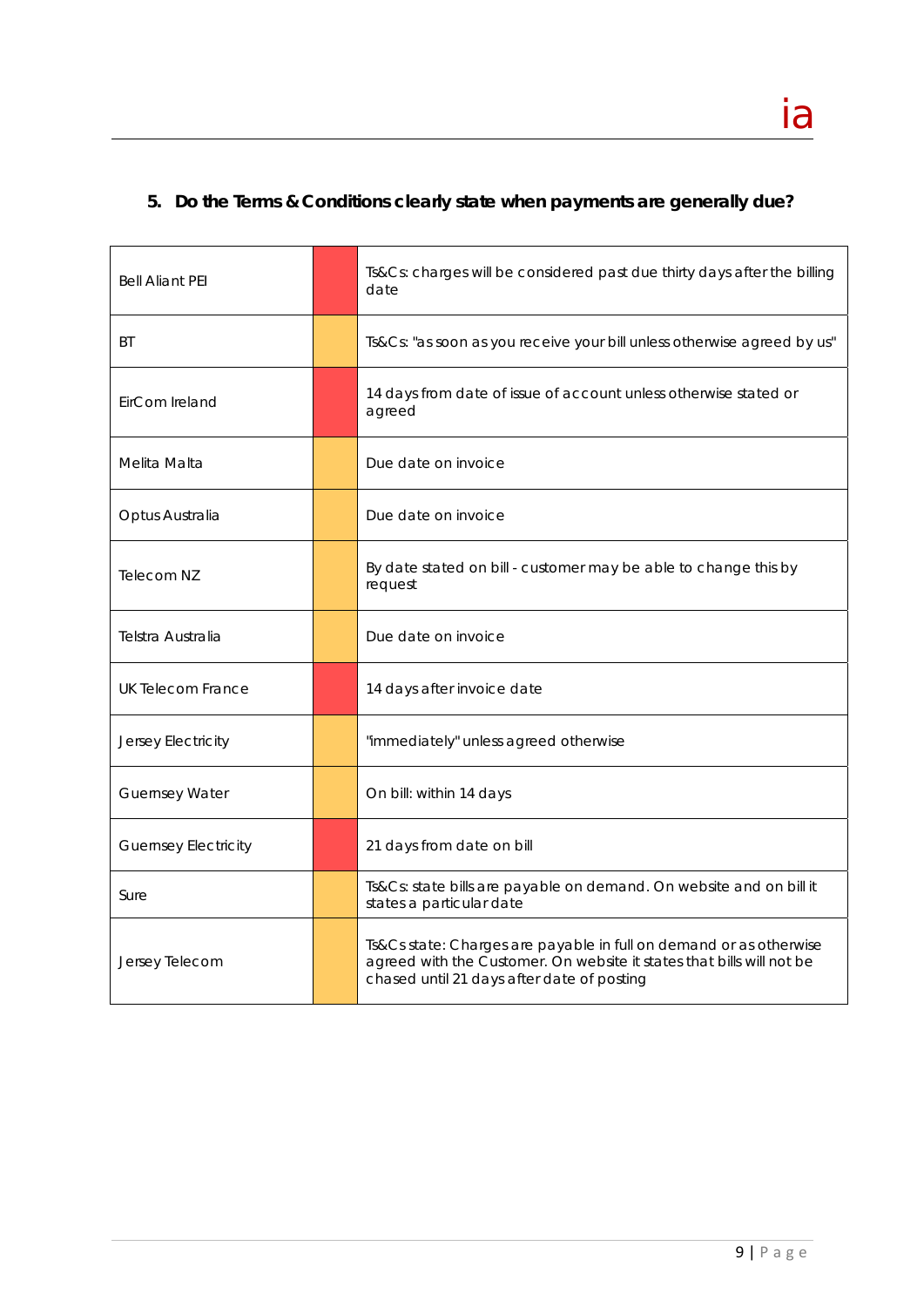# **6. Do the Terms & Conditions clearly state what the penalties are for late payment?**

| <b>Bell Aliant PEI</b>      | Ts&Cs: Late payment charges will be calculated as set out on the<br>customer invoice. Also, possible termination of account (if bill is >\$50<br>or >2 months overdue). Invoice: 3% late payment charge per month                                                              |
|-----------------------------|--------------------------------------------------------------------------------------------------------------------------------------------------------------------------------------------------------------------------------------------------------------------------------|
| ВT                          | £7.50 late payment charge if not paid within 10 days of reminder (7<br>days if pay monthly); suspension or termination after (generally) 28<br>days; debt collection fees if necessary                                                                                         |
| EirCom Ireland              | After 14 days account may be suspended and supplier may<br>subsequently require advance payments, after 21 days account may<br>be terminated                                                                                                                                   |
| Melita Malta                | Maximum interest allowed by law, plus late payment charge of E2,<br>possible termination of account (including disconnection fee of E20)                                                                                                                                       |
| Optus Australia             | Late fees are: \$15 for amounts between \$50 and \$100, \$15 plus<br>interest of 2% above base rate for amounts >\$100; may suspend or<br>terminate service at cost of \$35; if third party is used to collect debt,<br>charge is 15% of outstanding amount; may be legal fees |
| Telecom NZ                  | Ts&Cs say may be charged late payment charge (specified on<br>website but not in Ts&Cs NZ\$16 +GST) and/or interest, cost of<br>recovering debt including legal fees and the account may be<br>suspended, restricted or terminated (disconnection 5 days notice)               |
| Telstra Australia           | Possibility of late payment fee (\$15 for overdue balances of \$100 or<br>more), collection agency fees, suspension or termination                                                                                                                                             |
| <b>UK Telecom France</b>    | May apply 1.5% per month, may suspend or terminate account - any<br>overdue account paid by credit or debit card will attract 3% admin<br>fee                                                                                                                                  |
| Jersey Electricity          | If charges are outstanding for 28 days, supplier may terminate service<br>and charge termination fee                                                                                                                                                                           |
| <b>Guernsey Water</b>       | Not stated                                                                                                                                                                                                                                                                     |
| <b>Guernsey Electricity</b> | On website: reminder after 7 days (day 28), representative sent to<br>address on day 42, notice of disconnection; possible installation of<br>prepayment meter                                                                                                                 |
| Sure                        | Ts&Cs refer to website. On website it states late payment charge of<br>£7.50 for residential customers, possibility of disconnection and<br>possibility of third party debt collection agency fees                                                                             |
| Jersey Telecom              | Ts&Cs state that operator reserves right to charge interest on<br>payments which are 30 days overdue of 3% above UK base rate. Also<br>contract may be terminated if customer fails to pay, when due, any<br>sum payable                                                       |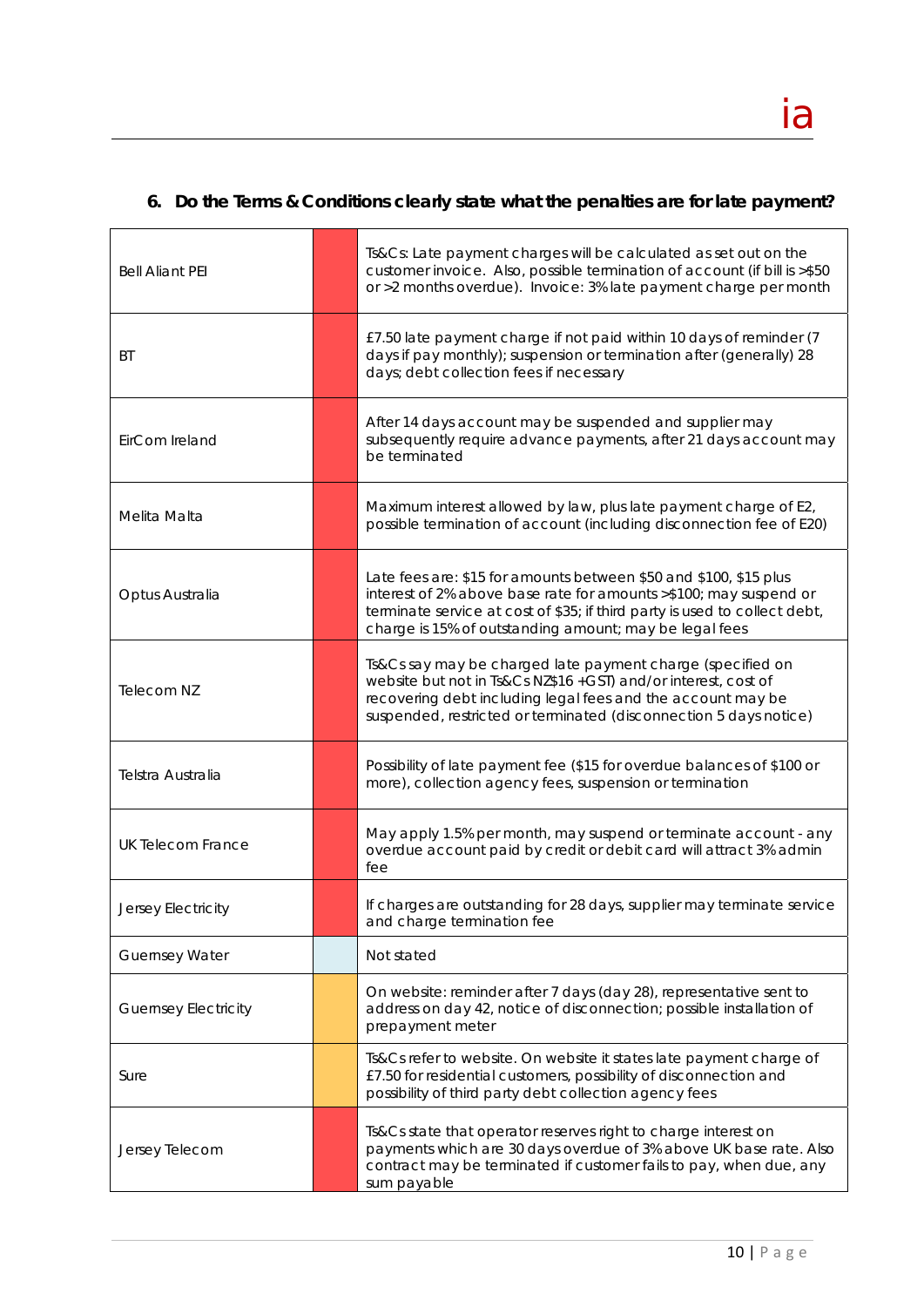**7. Do the Terms & Conditions clearly state whether different customer groups charged different amounts for late payment?** 

| <b>Bell Aliant PEI</b>      | None stated                                            |
|-----------------------------|--------------------------------------------------------|
| <b>BT</b>                   | None stated                                            |
| EirCom Ireland              | None stated                                            |
| Melita Malta                | None stated                                            |
| Optus Australia             | Different charges for outstanding amounts >\$100       |
| Telecom NZ                  | None stated                                            |
| Telstra Australia           | Website: same for residential and business customers   |
| <b>UK Telecom France</b>    | None stated                                            |
| Jersey Electricity          | None stated                                            |
| <b>Guernsey Water</b>       | None stated                                            |
| <b>Guernsey Electricity</b> | None stated                                            |
| Sure                        | On website: residential £7.50, SMEs £15, Corporate £75 |
| Jersey Telecom              | None stated                                            |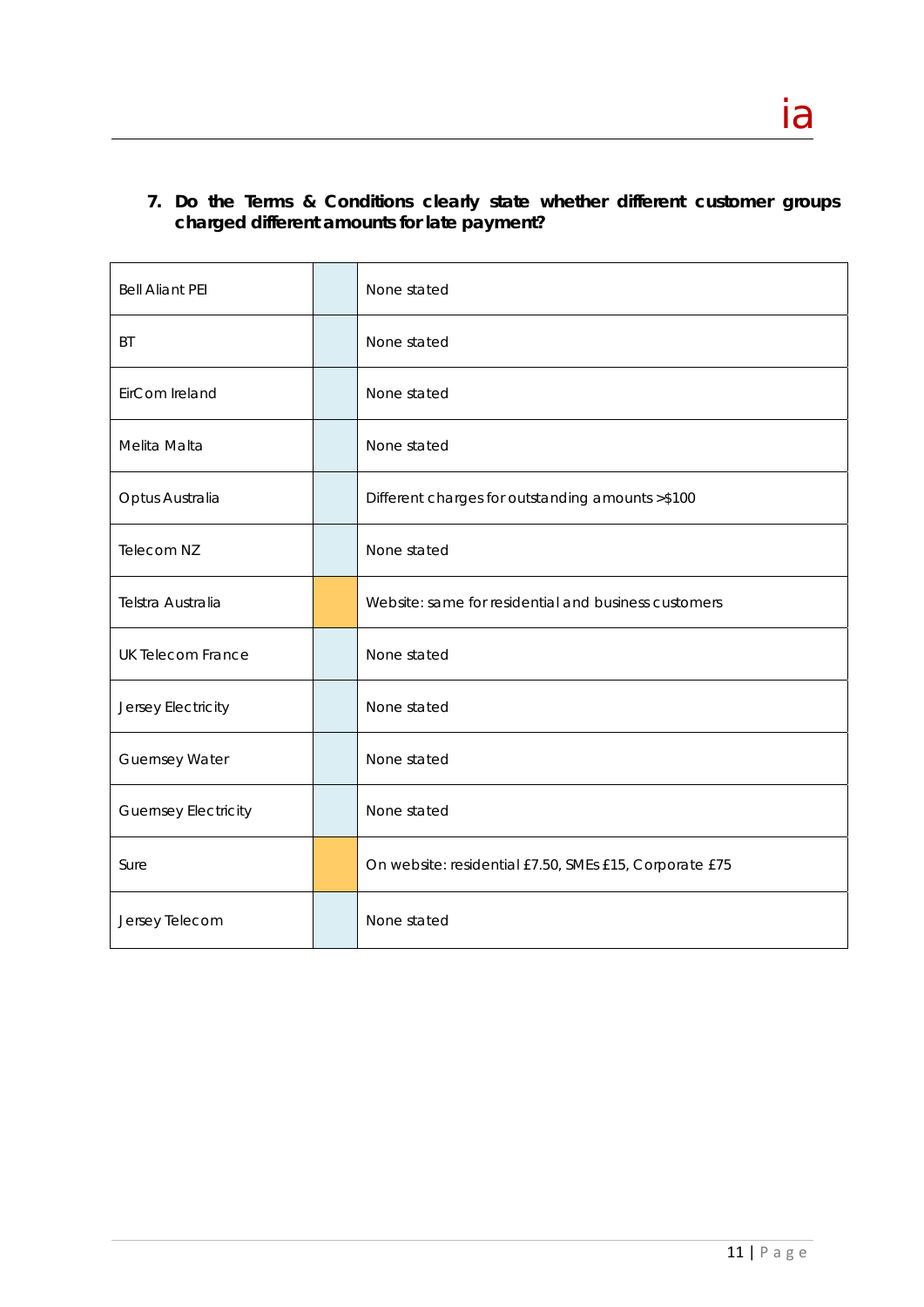# **8. Do the Terms & Conditions clearly state how the call charges and rental fees are billed?**

| <b>Bell Aliant PEI</b>      | Ts&Cs: Telephone service shall be billed in arrears                                                         |
|-----------------------------|-------------------------------------------------------------------------------------------------------------|
| BT                          | Rental charges in advance, usage in arrears                                                                 |
| EirCom Ireland              | Rental charges in advance                                                                                   |
| Melita Malta                | Not stated                                                                                                  |
| Optus Australia             | Recurring charges in advance                                                                                |
| Telecom NZ                  | Not stated                                                                                                  |
| Telstra Australia           | Regular charges in advance, usage in arrears                                                                |
| <b>UK Telecom France</b>    | Depending on the particular service provided, payment may be<br>required in advance or collected in arrears |
| Jersey Electricity          | N/A                                                                                                         |
| <b>Guernsey Water</b>       | All in arrears                                                                                              |
| <b>Guernsey Electricity</b> | N/A                                                                                                         |
| Sure                        | Rental charges in advance                                                                                   |
| Jersey Telecom              | Rental charges in advance                                                                                   |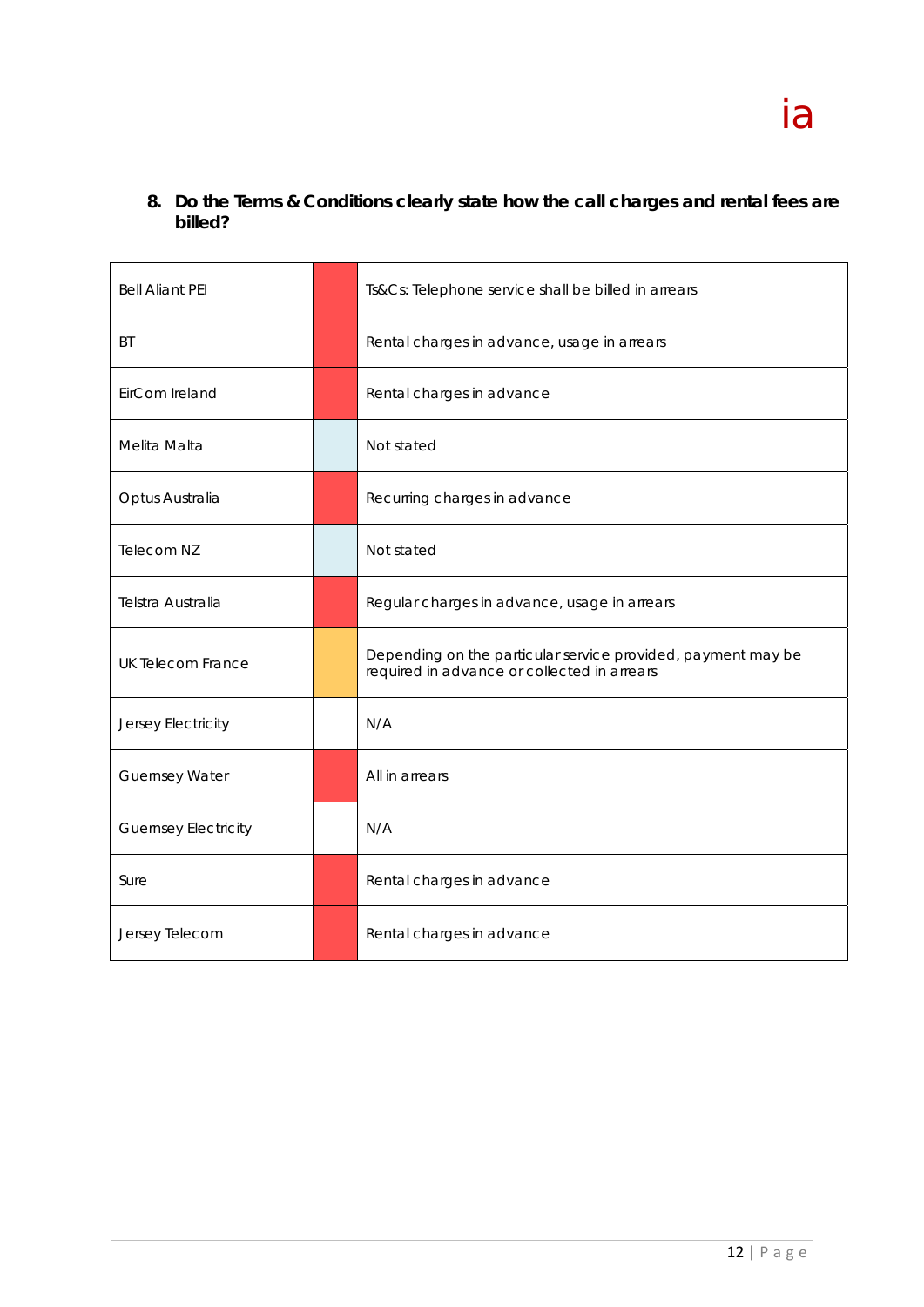# **9. Do the Terms & Conditions clearly state whether charges are made for requesting past paper bills?**

| <b>Bell Aliant PEI</b>      | Not stated                                                                                                       |
|-----------------------------|------------------------------------------------------------------------------------------------------------------|
| ВT                          | Not in Ts&Cs, but on website: £4.80 for each bill (online account<br>holders can view past 6 months free)        |
| EirCom Ireland              | Not stated                                                                                                       |
| Melita Malta                | Not stated                                                                                                       |
| Optus Australia             | \$5.50 on standard pricing table, which forms part of the Ts&Cs                                                  |
| Telecom NZ                  | Not in Ts&Cs, but on website: Yes, NZ\$5.11 per monthly bill requested<br>(free online bills for last 18 months) |
| Telstra Australia           | Not stated                                                                                                       |
| <b>UK Telecom France</b>    | Not stated                                                                                                       |
| Jersey Electricity          | Not stated                                                                                                       |
| Guernsey Water              | Not stated                                                                                                       |
| <b>Guernsey Electricity</b> | Not stated                                                                                                       |
| Sure                        | Not stated                                                                                                       |
| Jersey Telecom              | Not in Ts&Cs. On website it states that there will be a charge of £5 for<br>copies of past bills                 |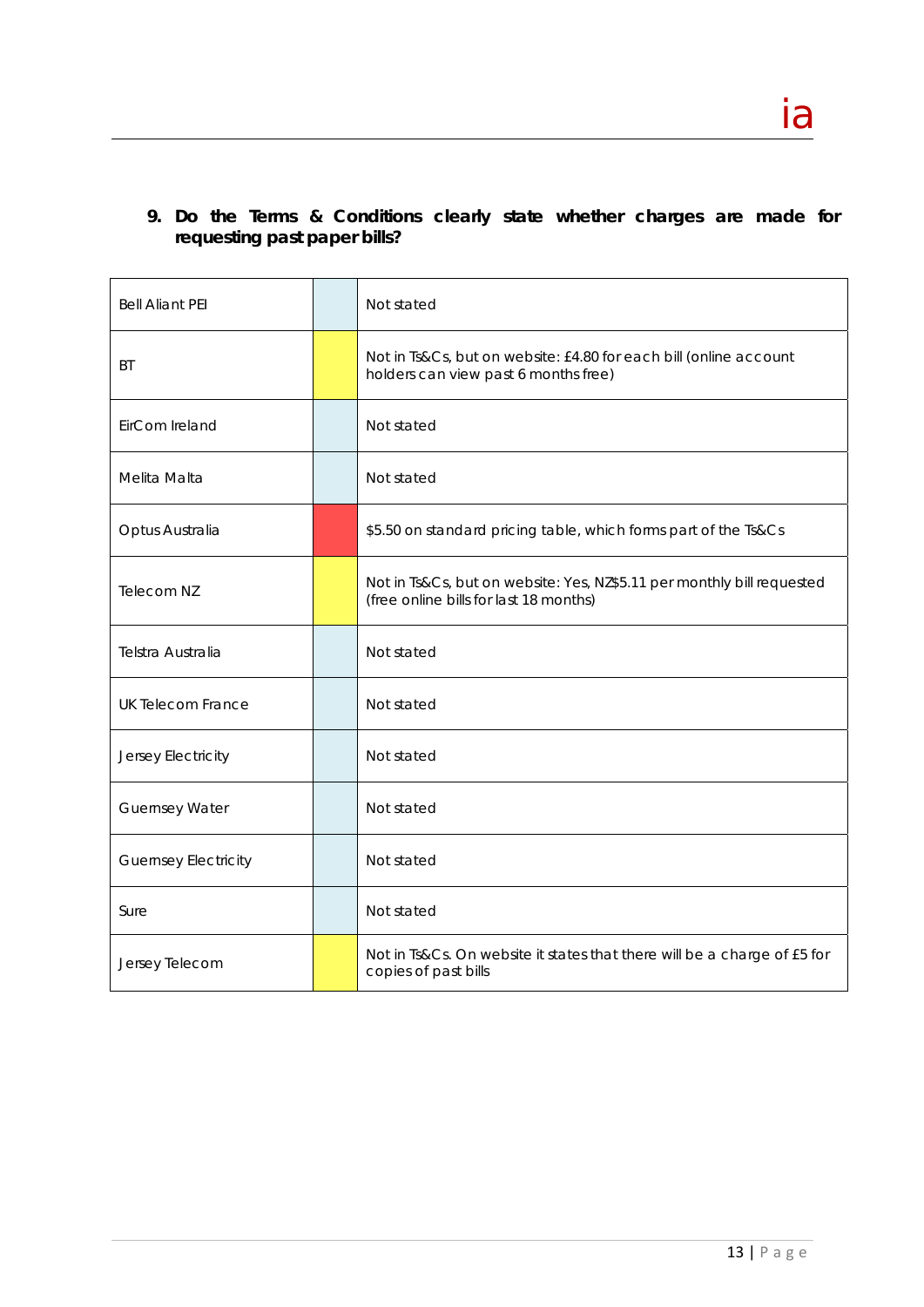# **10. Do the Terms & Conditions clearly state whether itemised bills are charged for, either prior to or after a billing period?**

| <b>Bell Aliant PEI</b>      | Not stated                                                                                                                                                                                                                             |
|-----------------------------|----------------------------------------------------------------------------------------------------------------------------------------------------------------------------------------------------------------------------------------|
| ВT                          | Not stated                                                                                                                                                                                                                             |
| EirCom Ireland              | Not stated                                                                                                                                                                                                                             |
| Melita Malta                | Not stated                                                                                                                                                                                                                             |
| Optus Australia             | If previously advised that customer requires itemised paper bills, no<br>additional charge for itemising, if not only summary will appear on<br>paper and full itemisation online (if online billing is available to<br>customer)      |
| Telecom NZ                  | Bills are itemised - does not appear to be charged for                                                                                                                                                                                 |
| Telstra Australia           | If detailed information on Basic Telephone Service is requested,<br>charges may be made for certain information varying from 1.1 cents<br>per record to \$3.30 for a paper itemised bill to \$5.50 for a one-off<br>itemised statement |
| <b>UK Telecom France</b>    | Not stated                                                                                                                                                                                                                             |
| Jersey Electricity          | N/A                                                                                                                                                                                                                                    |
| <b>Guernsey Water</b>       | N/A                                                                                                                                                                                                                                    |
| <b>Guernsey Electricity</b> | N/A                                                                                                                                                                                                                                    |
| Sure                        | Not in Ts&Cs. On website it states that future itemised billing is free<br>upon request and that a £5 admin charge will be made for one-off<br>requests                                                                                |
| Jersey Telecom              | Not in Ts&Cs. On website it states that itemised billing is available free<br>of charge online or at a cost of £1.50 per month for paper bills                                                                                         |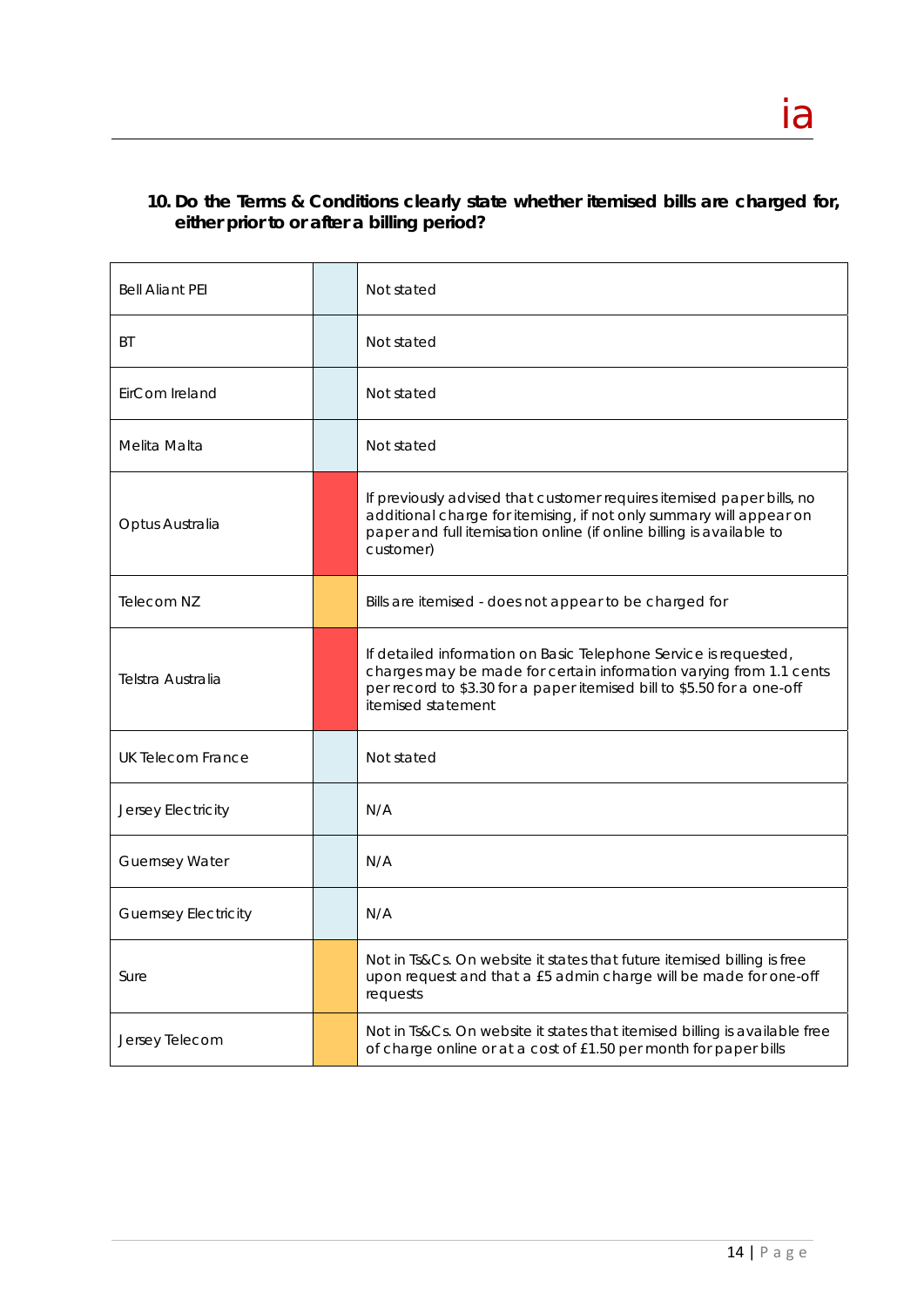# **11. If a direct debit fails to be honoured, do the Terms & Conditions clearly state what penalties may be incurred?**

| <b>Bell Aliant PEI</b>      | Not stated                                                                                                                                                                                                                                                                   |
|-----------------------------|------------------------------------------------------------------------------------------------------------------------------------------------------------------------------------------------------------------------------------------------------------------------------|
| ВT                          | Ts&Cs: £10                                                                                                                                                                                                                                                                   |
| EirCom Ireland              | Not stated                                                                                                                                                                                                                                                                   |
| Melita Malta                | E12 on schedule of charges, which forms part of the Ts&Cs                                                                                                                                                                                                                    |
| Optus Australia             | \$22 plus bank charges (on standard pricing table, part of Ts&Cs)                                                                                                                                                                                                            |
| Telecom NZ                  | Bank may charge late fee and supplier may charge late payment<br>fee                                                                                                                                                                                                         |
| Telstra Australia           | Ts&Cs: "If you pay a bill by cheque and the cheque is dishonoured,<br>you must also pay us a fee of \$15.00. If you pay a bill by direct debit<br>and there are insufficient funds in the account, you must also pay us<br>a fee of \$10.00. These fees do not attract GST." |
| <b>UK Telecom France</b>    | E20 for each attempt                                                                                                                                                                                                                                                         |
| Jersey Electricity          | Not stated                                                                                                                                                                                                                                                                   |
| <b>Guernsey Water</b>       | Not stated                                                                                                                                                                                                                                                                   |
| <b>Guernsey Electricity</b> | Not stated                                                                                                                                                                                                                                                                   |
| Sure                        | Not stated                                                                                                                                                                                                                                                                   |
| Jersey Telecoms             | Not stated                                                                                                                                                                                                                                                                   |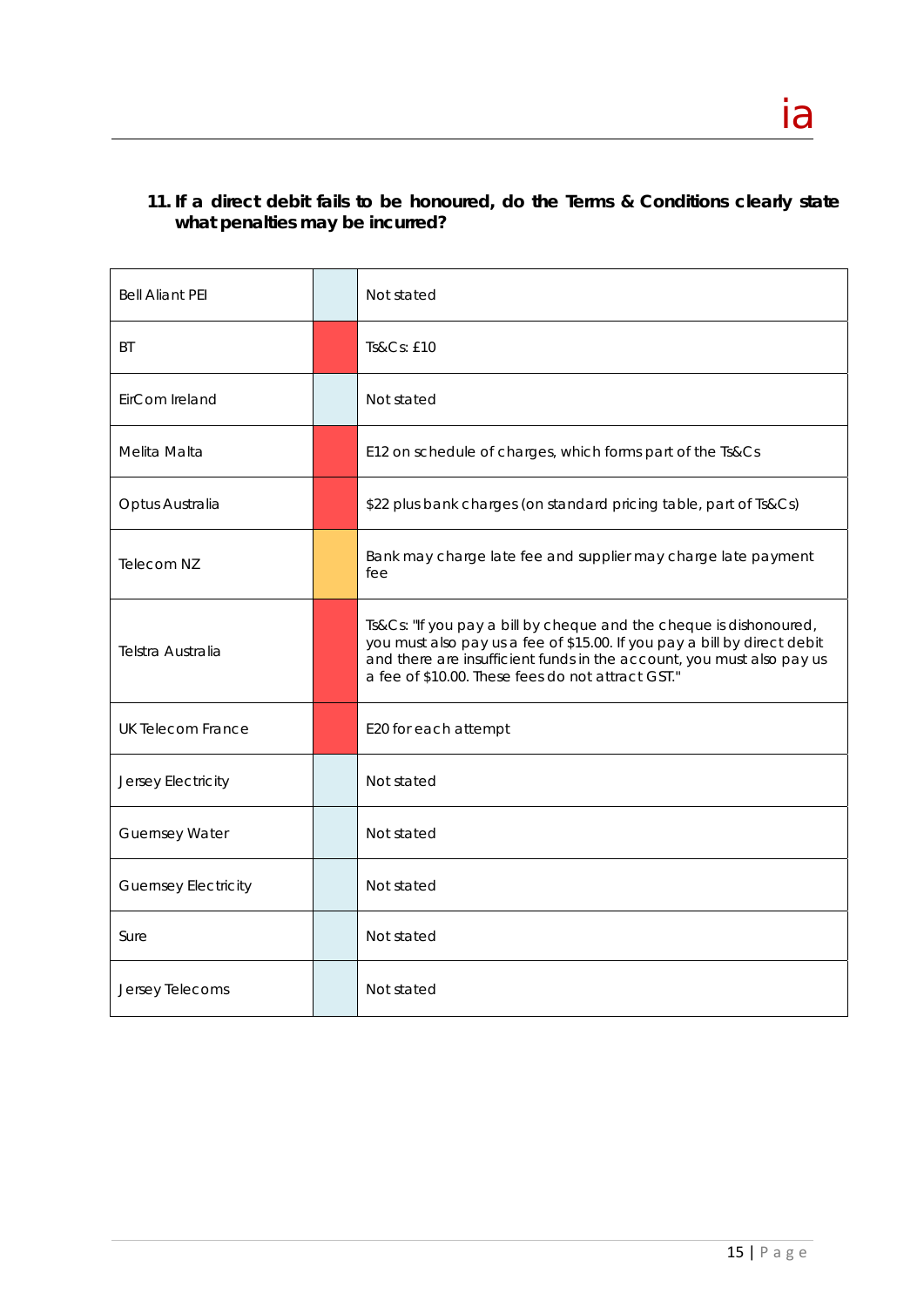# **12. Do the Terms & Conditions clearly state how rebates or refunds are dealt with?**

<u>ia dia mponina amin'ny fivondronan-kaominin'i Amerika ao amin'ny fivondronan-kaominin'i Amerika ao amin'ny fivo</u>

| <b>Bell Aliant PEI</b>      | Ts&Cs: recurring charges will be credited within legal timescales if<br>disputed within 1 year, non-recurring charges will be credited if<br>disputed within 150 days - amounts will include interest |  |  |  |  |
|-----------------------------|-------------------------------------------------------------------------------------------------------------------------------------------------------------------------------------------------------|--|--|--|--|
| <b>BT</b>                   | Not stated                                                                                                                                                                                            |  |  |  |  |
| EirCom Ireland              | Not stated                                                                                                                                                                                            |  |  |  |  |
| Melita Malta                | Not stated                                                                                                                                                                                            |  |  |  |  |
| Optus Australia             | Customer account will be credited                                                                                                                                                                     |  |  |  |  |
| Telecom NZ                  | Customer should call to advise of preferred method of refund (eg<br>cheque, bank transfer)                                                                                                            |  |  |  |  |
| Telstra Australia           | Not stated (refunds of credit balances are paid by cheque upon<br>request - may take 5-7 weeks)                                                                                                       |  |  |  |  |
| UK Telecom France           | Ts&Cs: "We undertake to repay you within 30 days after examination<br>of your complaint by way of a credit on your next invoice, if the<br>complaint is found to be valid"                            |  |  |  |  |
| Jersey Electricity          | Not stated                                                                                                                                                                                            |  |  |  |  |
| <b>Guernsey Water</b>       | Not stated                                                                                                                                                                                            |  |  |  |  |
| <b>Guernsey Electricity</b> | On website: refund anything above standard credit limit of £20 (with<br>regular payment options)                                                                                                      |  |  |  |  |
| Sure                        | Not stated                                                                                                                                                                                            |  |  |  |  |
| Jersey Telecom              | Not stated                                                                                                                                                                                            |  |  |  |  |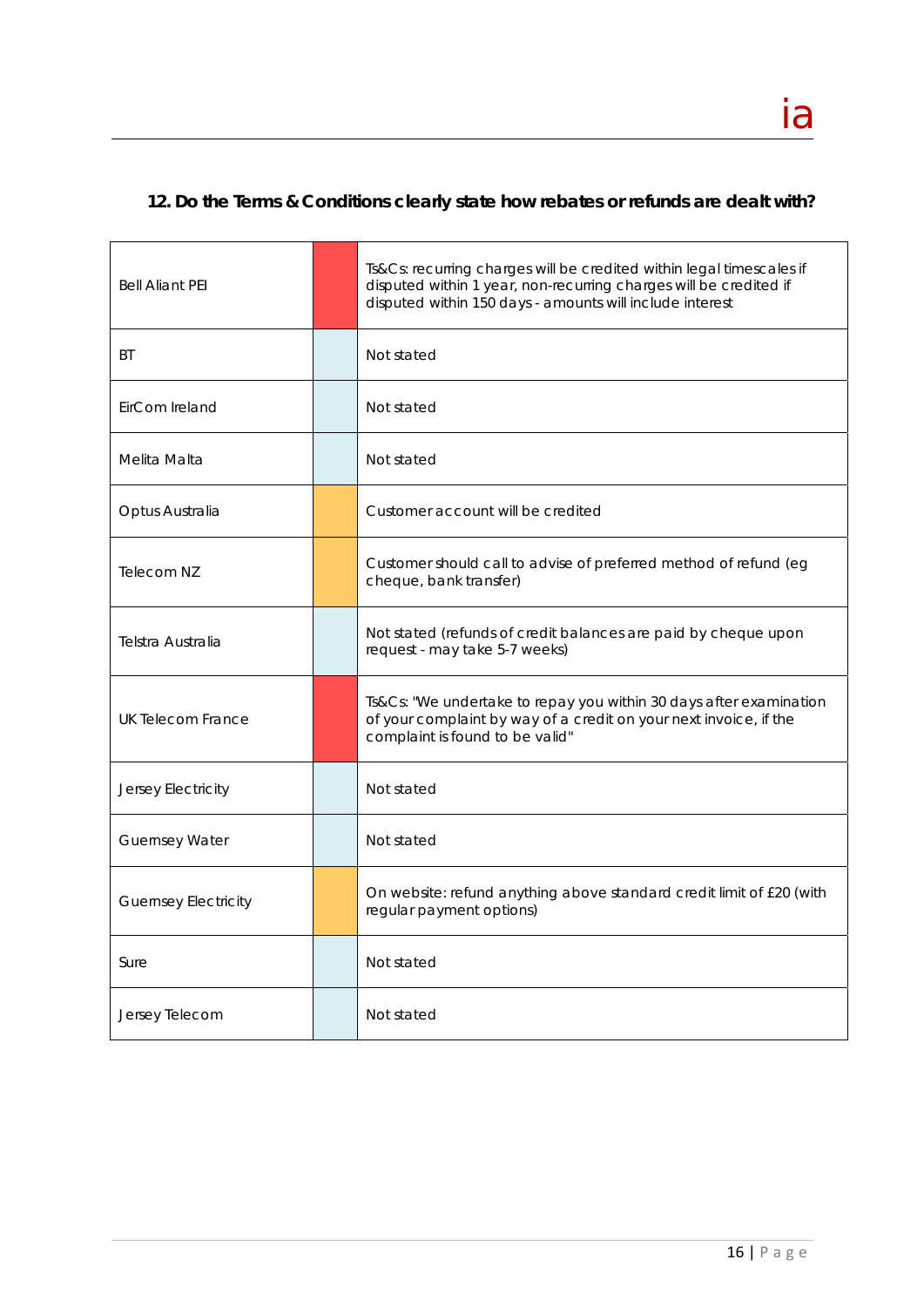# **13. Do the Terms & Conditions clearly state whether there are any charges for termination and/or reconnection following termination?**

| <b>Bell Aliant PEI</b>      | Ts&Cs: Reconnection fees apply unless account was terminated by<br>supplier error                                                      |  |  |  |  |
|-----------------------------|----------------------------------------------------------------------------------------------------------------------------------------|--|--|--|--|
| ВT                          | Not in Ts&Cs, but on website: £12 to lift partial restrictions, £18 to lift<br>complete restrictions, £26 to reconnect terminated line |  |  |  |  |
| EirCom Ireland              | €23.43 incl VAT reconnection following suspension or termination                                                                       |  |  |  |  |
| Melita Malta                | Disconnection charge of E20, reconnection charge of E20 (schedule<br>of charges)                                                       |  |  |  |  |
| Optus Australia             | Yes, \$35 termination, \$55 reconnection (standard pricing table)                                                                      |  |  |  |  |
| Telecom NZ                  | Reconnection fee - amount not stated                                                                                                   |  |  |  |  |
| Telstra Australia           | Ts&Cs state that customer will be charged a reconnection fee:<br>Website states the amount of \$59 (incl GST)                          |  |  |  |  |
| UK Telecom France           | Removal of suspension fee of E20                                                                                                       |  |  |  |  |
| Jersey Electricity          | Customer must pay expenses incurred in terminating and<br>reconnecting services                                                        |  |  |  |  |
| <b>Guernsey Water</b>       | Not stated                                                                                                                             |  |  |  |  |
| <b>Guernsey Electricity</b> | On website: Reconnection fee                                                                                                           |  |  |  |  |
| Sure                        | Not in Ts&Cs, but on website: £30 reconnection charge                                                                                  |  |  |  |  |
| Jersey Telecom              | Not stated                                                                                                                             |  |  |  |  |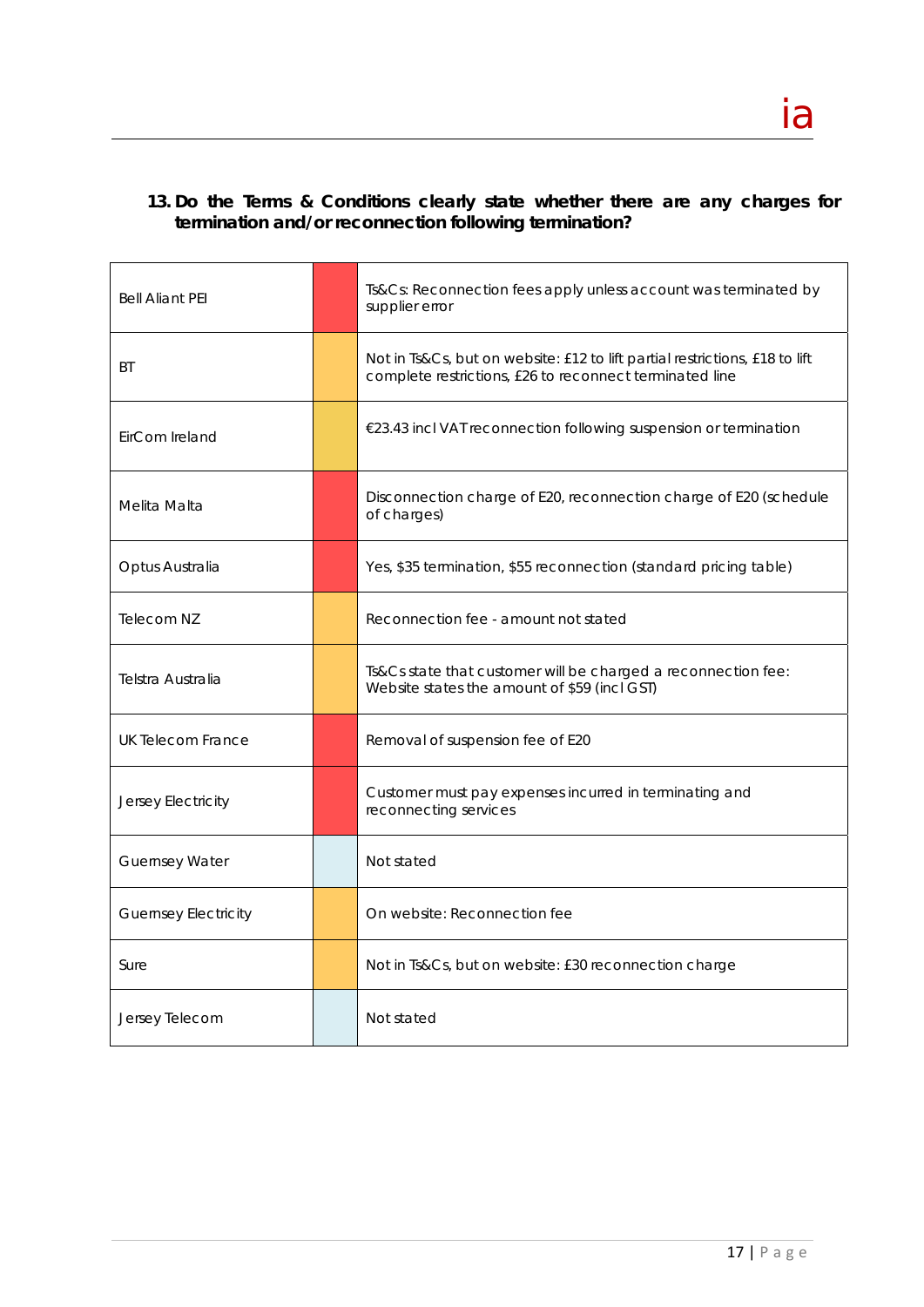# **14. Do the Terms & Conditions include data protection policies?**

| <b>Bell Aliant PEI</b>      | Yes                          |
|-----------------------------|------------------------------|
| BT                          | Yes                          |
| EirCom Ireland              | Yes                          |
| Melita Malta                | Yes                          |
| Optus Australia             | Yes                          |
| Telecom NZ                  | Yes                          |
| Telstra Australia           | Yes                          |
| <b>UK Telecom France</b>    | Yes                          |
| Jersey Electricity          | Yes                          |
| <b>Guernsey Water</b>       | Privacy Policy on website    |
| <b>Guernsey Electricity</b> | Privacy Statement on website |
| <b>UK Telecom France</b>    | Yes                          |
| Jersey Electricity          | Yes                          |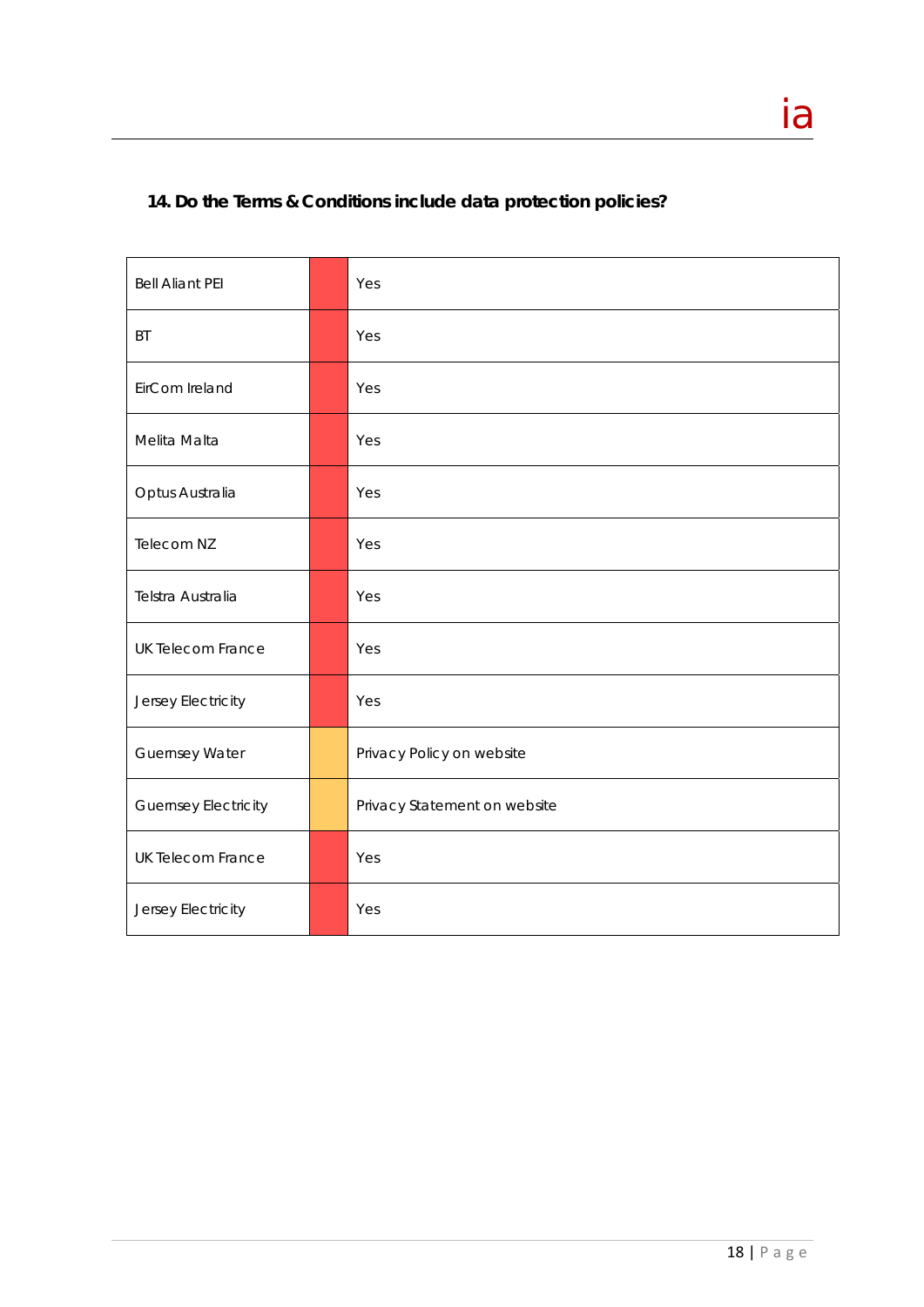# **15. Do the Terms & Conditions clearly state how changes to terms, services or charges are advised to the customer?**

| <b>Bell Aliant PEI</b>      | Not stated (other than "Bell Aliant reserves the right to make changes<br>to the Terms of Service for non-tariffed services")                                                                                 |  |  |  |  |  |
|-----------------------------|---------------------------------------------------------------------------------------------------------------------------------------------------------------------------------------------------------------|--|--|--|--|--|
| ВT                          | At least one month before (unless legally or otherwise obliged to<br>make immediate changes) in writing                                                                                                       |  |  |  |  |  |
| EirCom Ireland              | Not stated                                                                                                                                                                                                    |  |  |  |  |  |
| Melita Malta                | Not stated                                                                                                                                                                                                    |  |  |  |  |  |
| Optus Australia             | Yes - email, in person, in writing, with bill, on website, in retail outlets,<br>by text, with 21 days' notice and 42 days cancellation terms                                                                 |  |  |  |  |  |
| Telecom NZ                  | Yes - either by email or in writing (probably with the bill) or SNS or by<br>putting notice in major daily newspaper, at least one month in<br>advance                                                        |  |  |  |  |  |
| Telstra Australia           | Yes - if it affects the customer and change is not required<br>immediately by law or other reasons, supplier will give either 14 (for<br>minimum impact changes) or 30 (major impact changes) days'<br>notice |  |  |  |  |  |
| UK Telecom France           | 30 days before changes are made, by email or postal address and<br>on website                                                                                                                                 |  |  |  |  |  |
| Jersey Electricity          | Supplier will "take reasonable steps to tell you within a reasonable<br>timescale"                                                                                                                            |  |  |  |  |  |
| <b>Guernsey Water</b>       | Supplier will keep customer informed "by the most appropriate<br>means"                                                                                                                                       |  |  |  |  |  |
| <b>Guernsey Electricity</b> | Not stated                                                                                                                                                                                                    |  |  |  |  |  |
| Sure                        | Ts&Cs: at any time but if to customer's detriment then option to<br>terminate is given - details of change will appear on website                                                                             |  |  |  |  |  |
| Jersey Telecom              | Ts&Cs: notices given in writing; changes to conditions and product<br>descriptions will be published online and at the operator's premises                                                                    |  |  |  |  |  |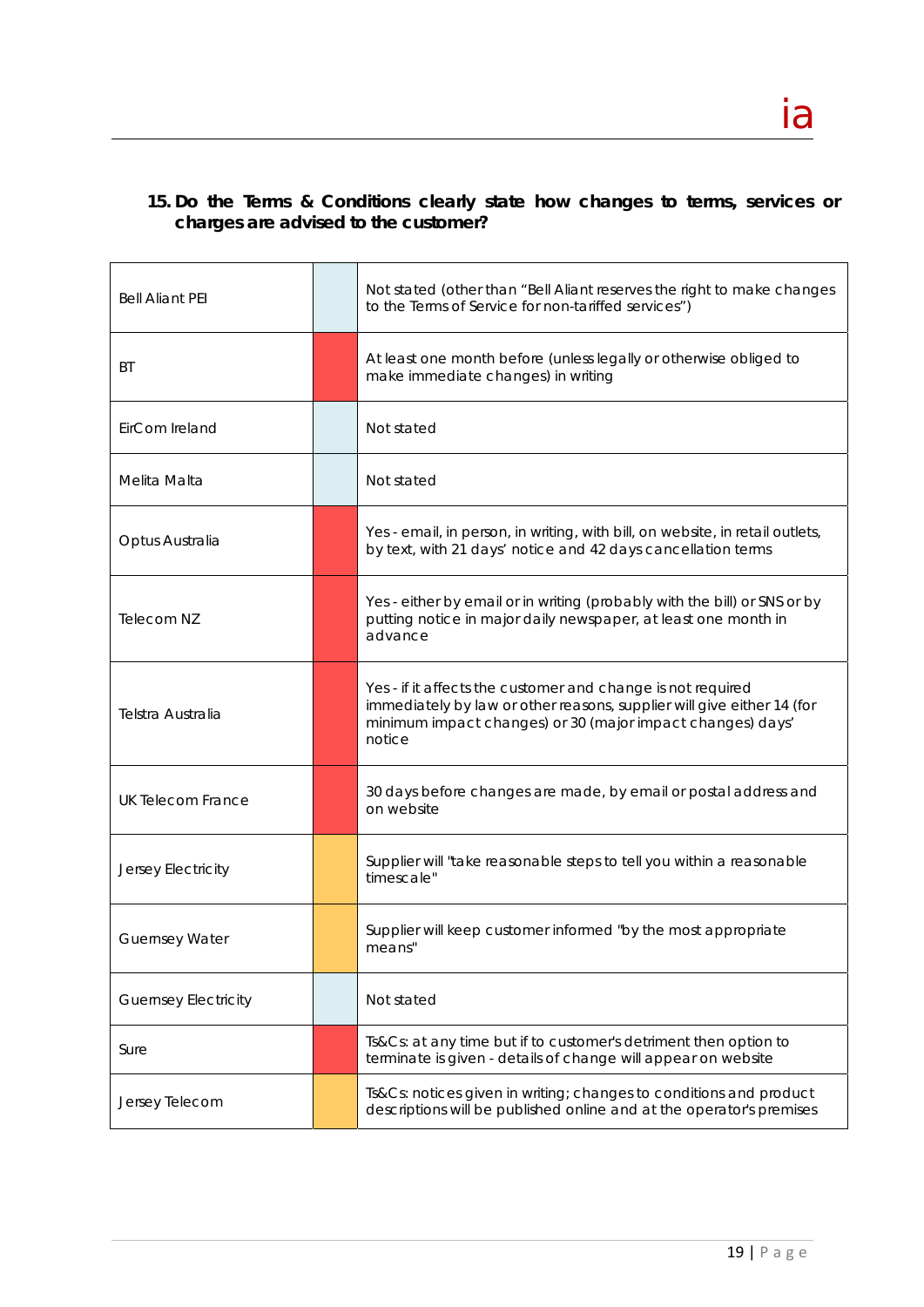# **ISO, OFCOM and the Communication Alliance's guidelines on some of the elements, together with best practice examples**

**1. Do the Terms & Conditions clearly state whether there are different charges for different payment options?** 

#### **International Organisation for Standardisation ISO 14452**

For each product/service provided customers shall be provided at the outset with clear details of any additional charges associated with specific billing or payment options

## **OFCOM**

As a matter of best practice, Ofcom also considers that it is also important that:

- bills should clearly detail the level of any non-direct debit charges as a separate line item; and
- bills should also provide information about alternative payment methods

#### **Communication Alliance Australia C628:2012**

The Supplier must offer at least one method of payment for its Telecommunications Products that is free of charges imposed by the Supplier; Billing information must be provided through one medium free of charge (e.g. via the Supplier's website or a Customer portal) for the period of up to 24 months prior to the date the Billing information request is received by the Supplier; For information requested which is older than 24 months and up to six years from the date the Customer request is received by the Supplier, the Supplier may impose a Charge for the provision of this information

#### **Best Practice examples**

#### **BT, UK**

You agree that unless you pay your bill by direct debit or monthly payment plan, you will pay a fee of £2.00 per month, if you pay your bills monthly, or £6.00 per quarter, if you pay quarterly, for payment collection and processing services. You agree to make the payment in the same manner and at the same time as you pay your bill.

#### **Melita, Malta**

Payments are to be made via Direct Debit Mandate. Should the Customer decide to pay using alternative methods Melita reserves the right to charge a Payment Charge as per Schedule of Charges (€3).

#### **Guernsey Water - stated on reverse of bill**

Payment by credit card incurs 2% surcharge (or 1.8% at a Post Office)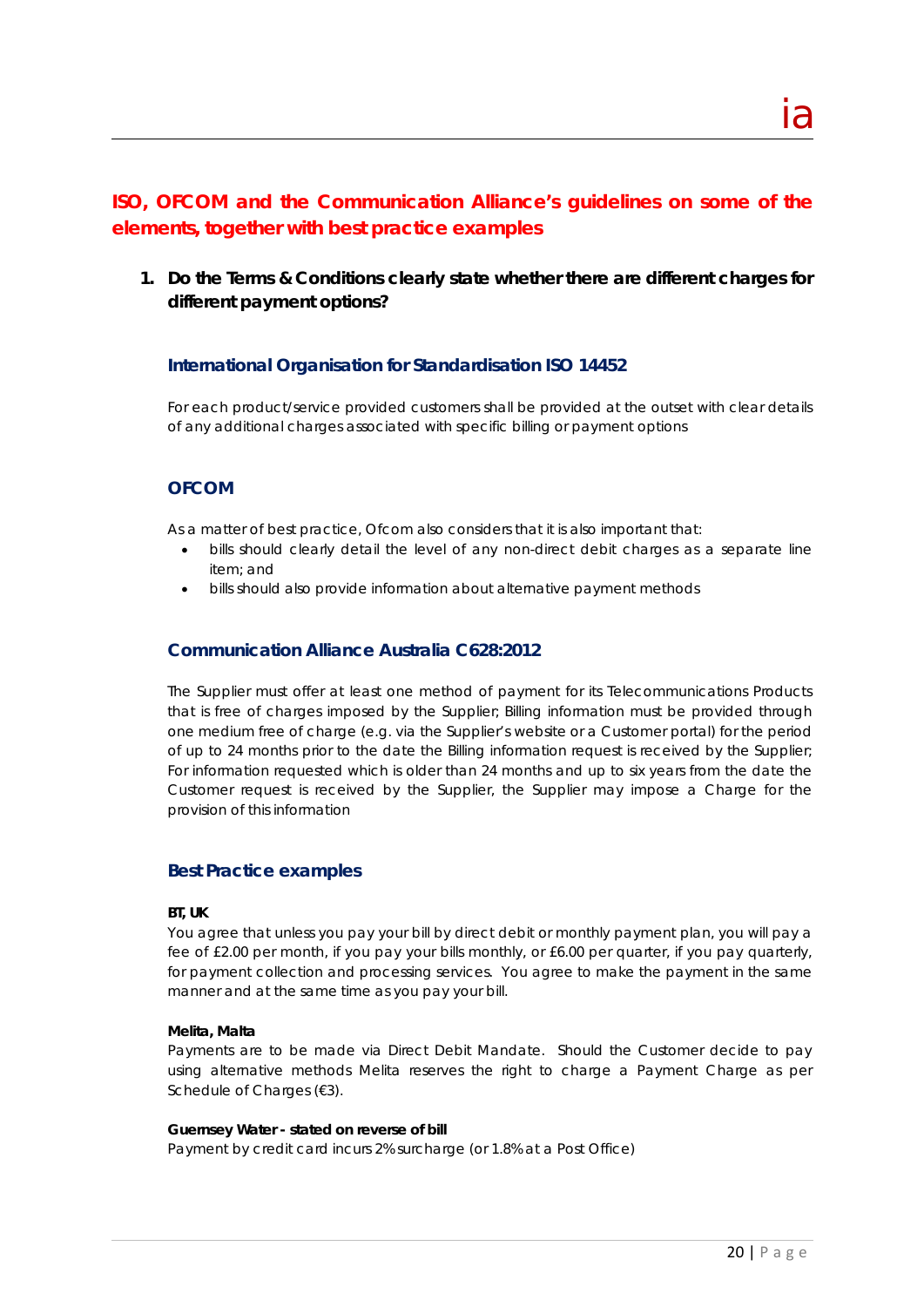# **2. Do the Terms & Conditions clearly state whether there are different charges for different billing options?**

## **International Organisation for Standardisation ISO 14452**

For each product/service provided customers shall be provided at the outset with clear details of any additional charges associated with specific billing or payment options.

## **OFCOM**

Suppliers incur costs providing consumers with paper bills. In our view, it is reasonable for suppliers to recover those costs. However, this charge should be set fairly and in our view should only seek to recover the costs incurred in providing the bill. We do not think suppliers should charge customers more than £1.50 per paper bill.

## **Communication Alliance Australia C628:2012**

A Supplier must offer its Customers the ability to receive a Bill and any Billing information in a Bill Media that the Customer is able to store and reproduce. Bill Media options may include, but are not limited to, any one or more of the following Bill Media:

- paper form sent by regular post;
- email; or
- online.

If a Supplier proposes to change its Bill Media, it must inform the Customer of:

- the proposed change to the Bill Media; and
- any options open to the Customer in relation to that change.

Prior to levying any Charge for the issue of a Bill in additional Bill Media; or in Bill Media different from the Supplier's usual Bill Media for that Customer in addition to complying with clause 5.6.1, the Supplier must inform the Customer of the amount of the Charge and its method of calculation.

### **Best Practice examples**

#### **Melita, Malta**

We reserve the right to shift our customers to an electronic invoicing system, subject to giving you reasonable prior notice. Should you then request to retain your paper bill, you may be charged a Paper Bill Charge as per Schedule of Charges (€1.50 per month).

#### **Optus, Australia**

If we have advised you that My Account online bill is available to you, and you choose to continue to receive a paper bill posted to you, we will, unless specifically stated otherwise in your pricing table, charge you the paper invoice fee (A\$2.20).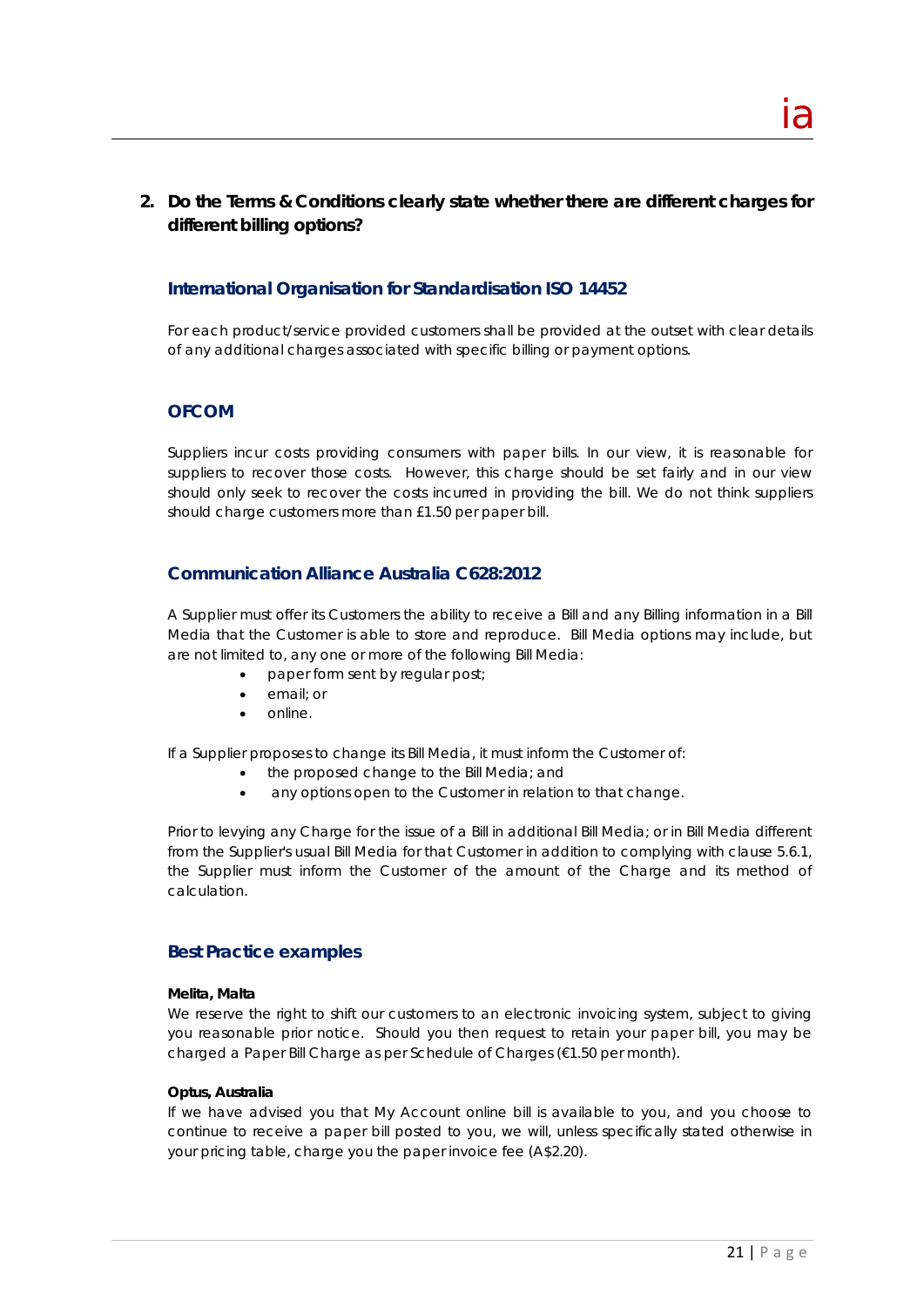# **3. Do the Terms & Conditions clearly state whether the supplier requires a security deposit or upfront payments?**

### **Communication Alliance Australia C628:2012**

In the event that a Security Deposit is required by a Supplier, the Supplier must provide the Consumer with information about the terms of that Security Deposit, including the circumstances in which the Security Deposit may accrue interest, be forfeited or be repaid.

#### **Best Practice example**

#### **Bell, Aliant, Prince Edward Island**

Except otherwise stipulated in its tariffs, Bell Aliant cannot require deposits from an applicant or customer at any time unless the applicant or customer:

- has no credit history with Bell Aliant and will not provide satisfactory credit information;
- has an unsatisfactory credit rating with Bell Aliant due to payment practices in the previous two years regarding Bell Aliant services; or
- clearly presents an abnormal risk of loss.

Bell Aliant must inform the applicant or customer of the specific reason for requiring a deposit, and of the possibility of providing an alternative to a deposit, such as arranging for third party payment, a bank letter of credit or a written guarantee from a third person whose credit is established to the satisfaction of Bell Aliant.

An applicant or customer may provide an alternative to a deposit provided it is reasonable in the circumstances. The total amount of all deposits and alternatives provided by or for an applicant or customer may not at any time exceed three months' charges for all services, including anticipated long distance charges. Deposits earn interest in accordance with the applicable provisions of Bell Aliant's tariffs. Whenever Bell Aliant holds a deposit it must indicate the following on that customer's monthly account:

- that a deposit is being held by Bell Aliant in connection with the customer's account; and
- a telephone number of a Bell Aliant representative to whom any enquiries regarding the deposit may be directed.

At least once per year, Bell Aliant must also indicate on that customer's account the total amount of deposits held as well as the total interest accrued on the deposits. Bell Aliant must review the continued appropriateness of deposits and alternative arrangements at six month intervals or sooner upon customer request.

When service is terminated or the conditions which originally justified them are no longer present, Bell Aliant must promptly refund the deposit, with interest, or return the guarantee or other written undertaking, retaining only any amount then owed to it by the customer.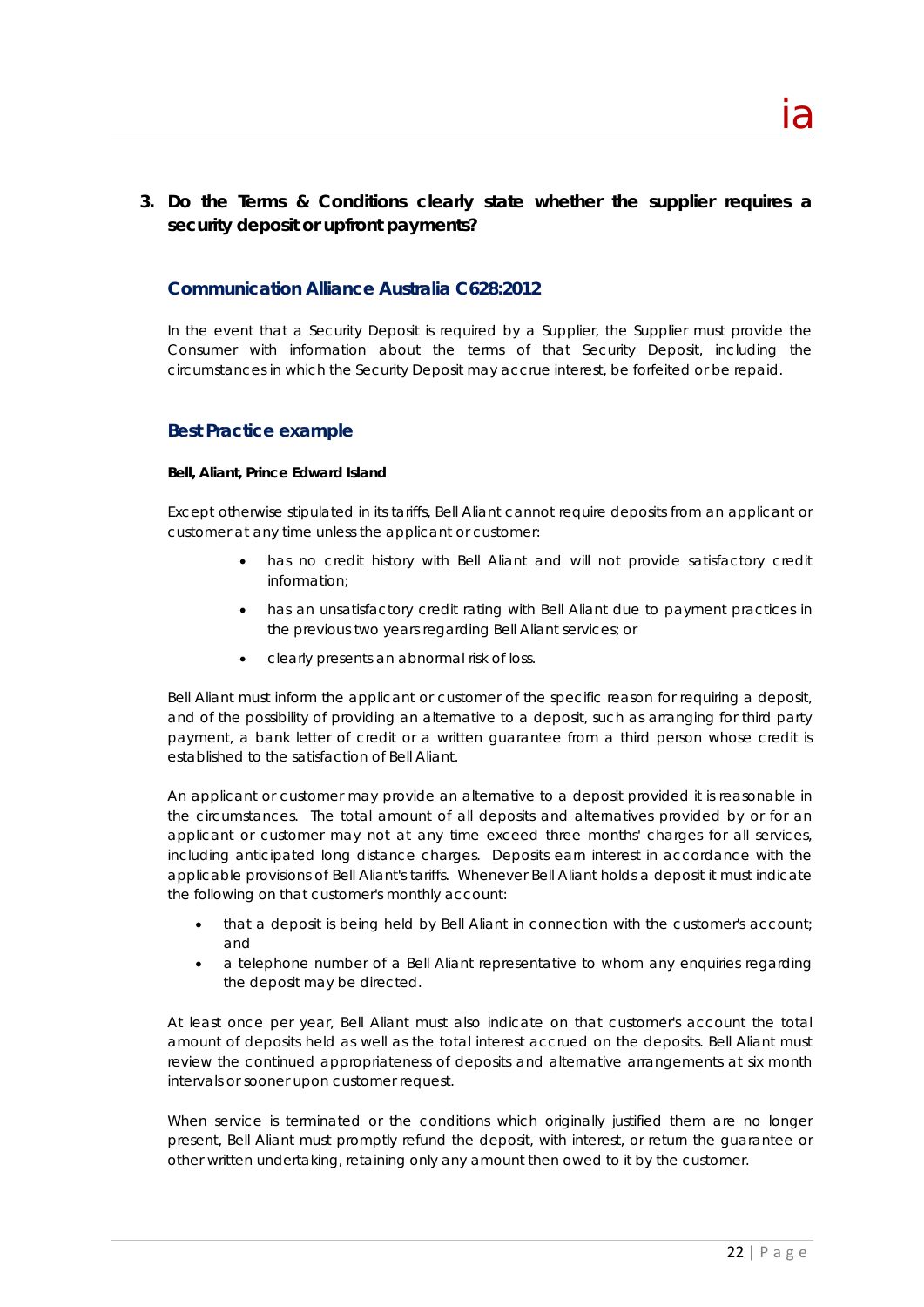## **4. Do the Terms & Conditions clearly state when payments are due?**

### **International Organisation for Standardisation ISO 14452**

The payment due date should be at least 10 days after the date on which the bill is issued.

#### **Communication Alliance Australia C628:2012**

A Supplier must include in each Bill it issues, at least:

• the current due date for the Billed Charges and the due date for any outstanding amount

#### **Best Practice examples**

#### **Bell Aliant, Prince Edward Island**

Charges will be considered past due thirty days after the billing date.

#### **Eircom, Ireland**

Payment shall be due within 14 days from date of issue of account unless otherwise stated or agreed.

#### **UK Telecom, France**

14 days after invoice date

# **Guernsey Electricity - stated on bill**

21 days from the date on the bill

### **Guernsey Water - stated on bill**

Within 14 days

#### **Manx Telecom**

Within 30 days of receiving bill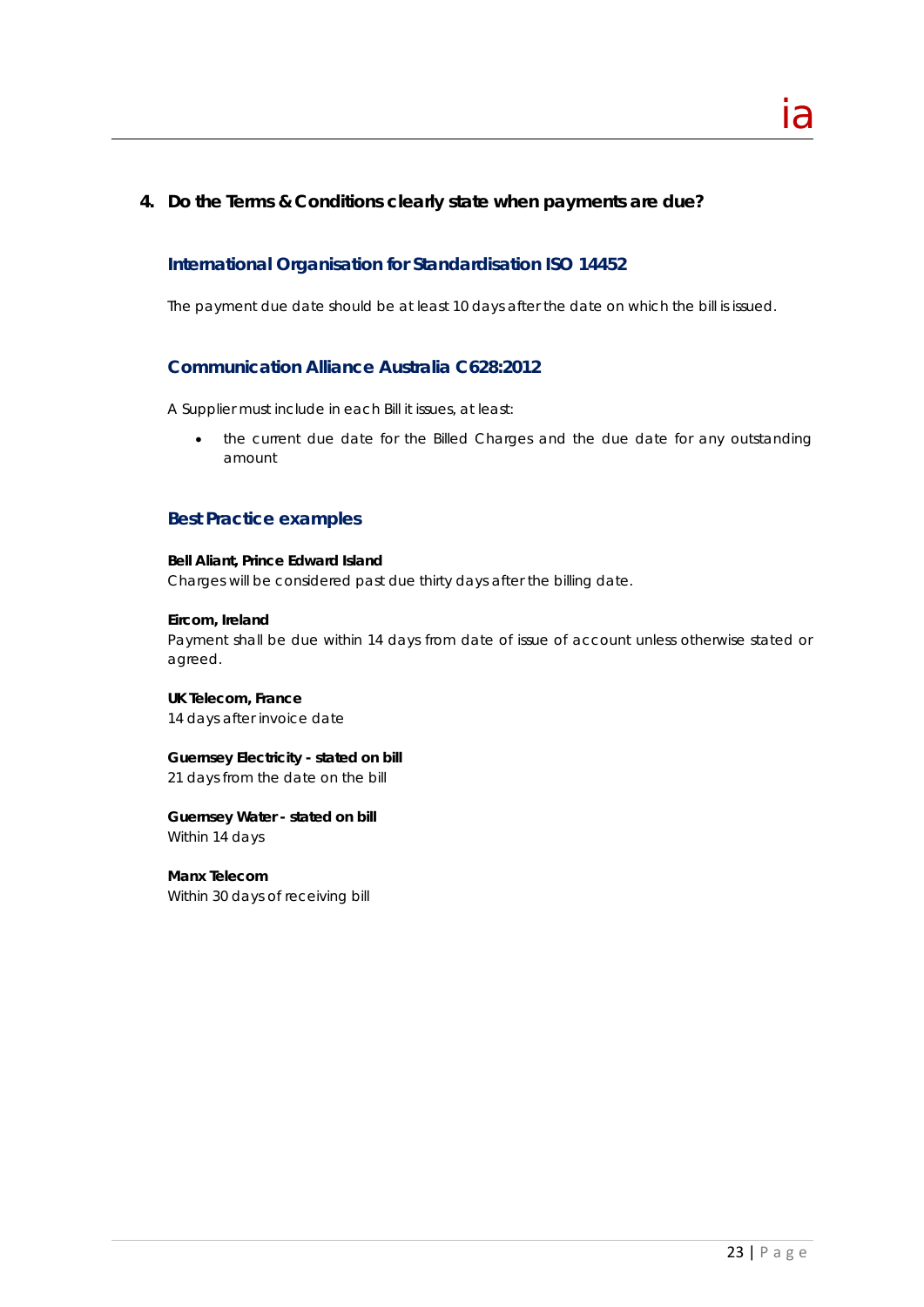# **5. Do the Terms & Conditions clearly state what the penalties are for late payment?**

#### **International Organisation for Standardisation ISO 14452**

A clear documented policy shall be established for dealing with instances of non-payment of bills. This shall include provision of a reminder, a copy of the bill if requested, disconnection warning notices and, wherever practical, direct contact with the customer, prior to any disconnection or restriction of supply.

### **OFCOM**

As a matter of best practice, Ofcom also considers it is important that suppliers make it very clear to consumers what the late payment charge is in advance of the consumer incurring the charge (i.e. at the point where the consumer can still avoid the charge). For example, we would expect any red bill, or reminder call, to provide this information.

Where the Communications Provider's Subscriber has not paid the Communications Provider all or part of a bill for Publicly Available Telephone Services provided by the Communications Provider, any measures taken by the Communications Provider to effect payment or disconnection shall:

- be proportionate and not unduly discriminatory;
- give due warning to the Subscriber beforehand of any consequent service interruption or disconnection; and
- except in cases of fraud, persistent late payment or non-payment, confine any service interruption to the service concerned, as far as technically feasible.

#### **Best Practice examples**

#### **Optus, Australia**

If you do not pay all amounts you owe us by the date the payment is due, we may charge you a late fee of:

- For amounts more than \$50 but less than \$100: \$15 (no GST payable);
- For amounts of \$100 or more: \$15 plus 2% above the prime lending rate charged to us by the ANZ Bank calculated daily on the unpaid amount above \$100 (including any late fees already incurred).

If we engage a mercantile agent, we may charge you a recovery fee of 15% of the outstanding amount. If we suspend the service because you have not paid all amounts you owe us, we may charge you a fee of \$35.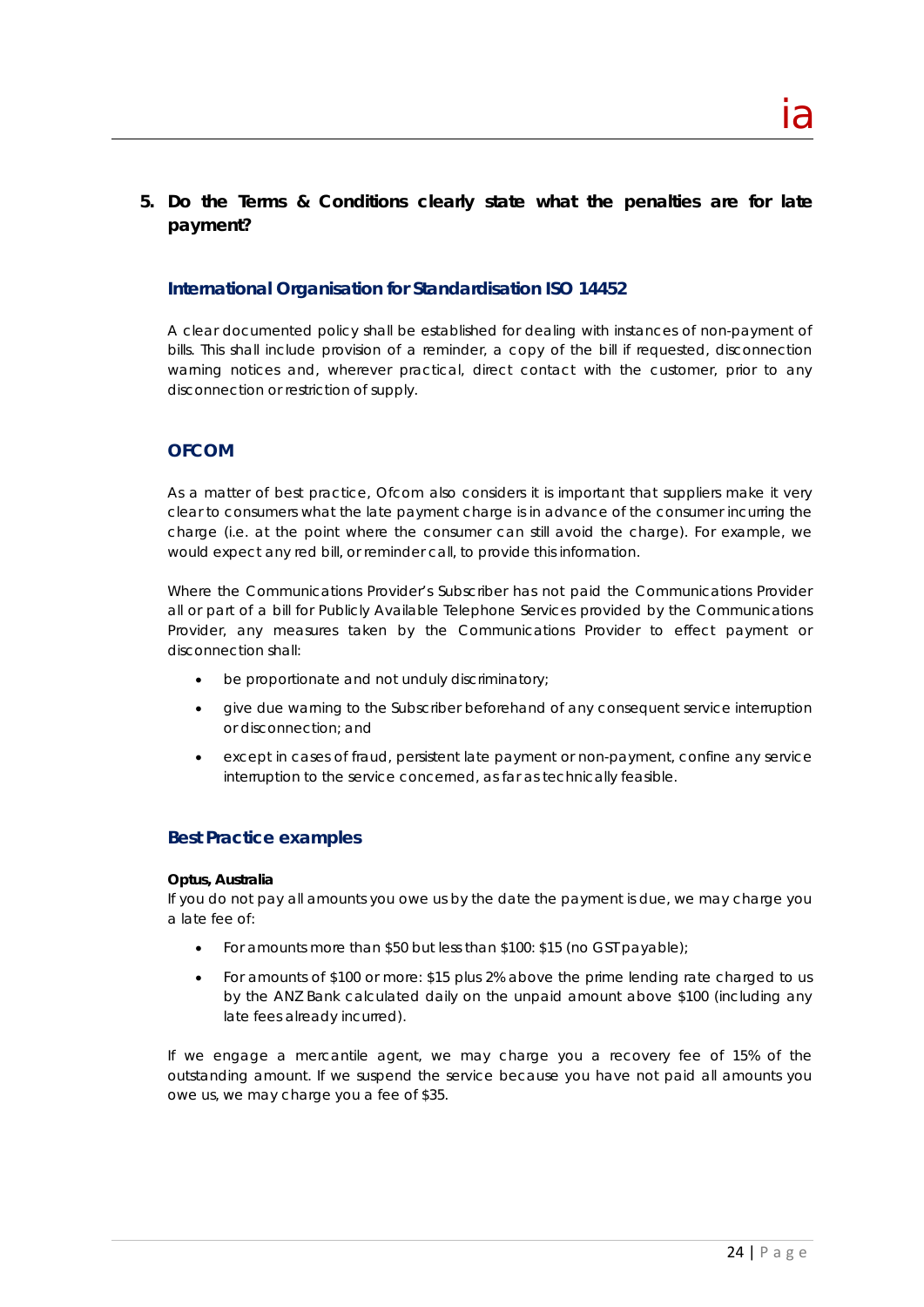#### **UK Telecom, France**

We reserve the right to apply an interest charge to sums that remain unpaid after their due date. This interest is calculated at the rate of 1.5% per month or the maximum allowed by law. Please note that any payment for an outstanding bill by credit or debit card is subject to a 3% administration fee.

In the event of non-payment within 14 days of the due date we may suspend, cancel or terminate your services. After 21 days we reserve the right to cancel all services and apply any termination fees due under the conditions that apply to those services.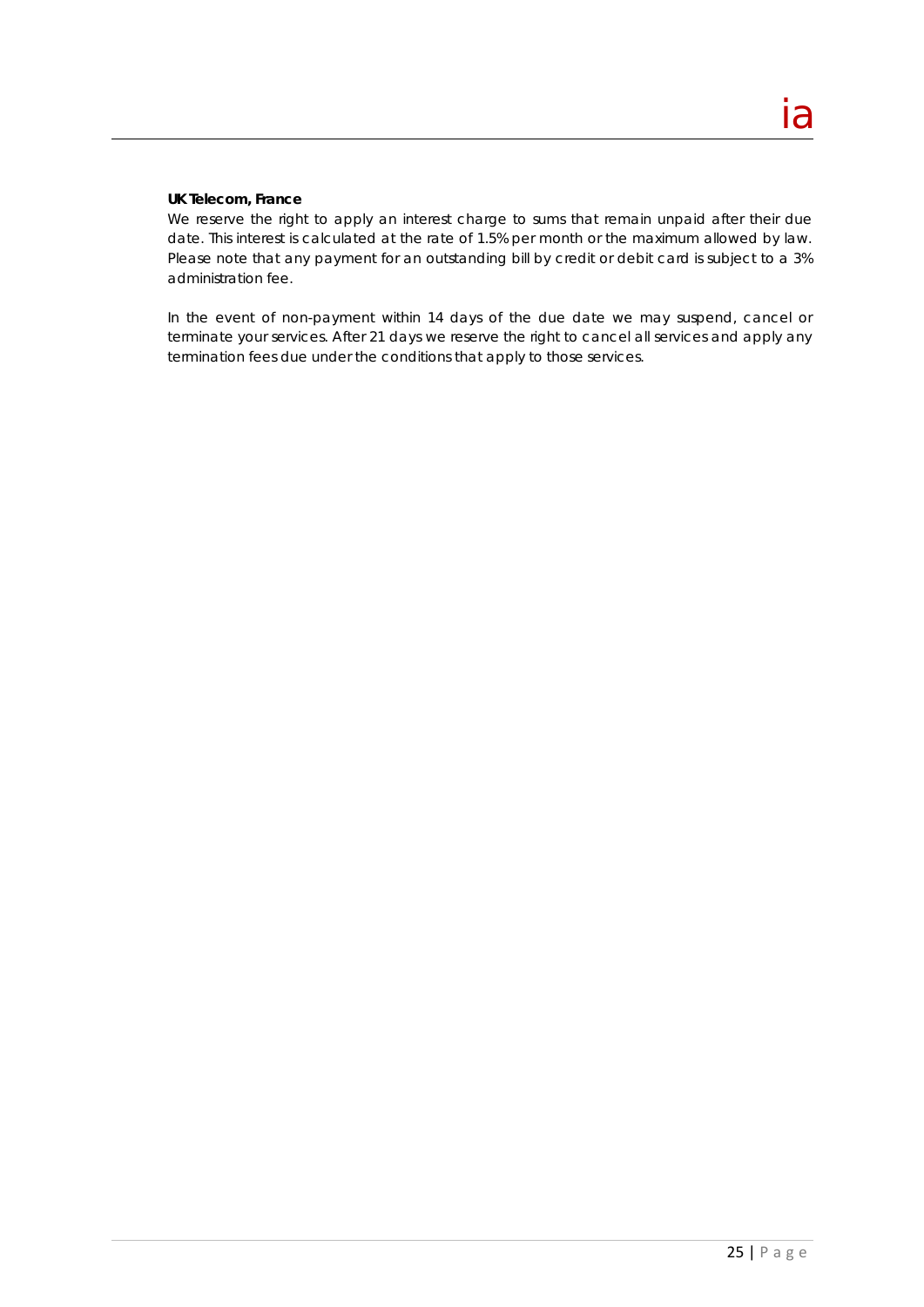# **6. Do the Terms & Conditions clearly state whether itemised bills are charged for?**

#### **International Organisation for Standardisation ISO 14452**

In response to a request from a customer, information on billing and prices shall be provided without charge, including further information on individual items appearing on the bill in the current or two previous billing periods.

A charge shall not be levied for the provision of information required to resolve a bona fide billing dispute in relation to the current or previous billing periods. Where a charge is levied, the fee shall be limited to the reasonable cost of providing that information and the customer shall be informed of the fee in advance.

### **OFCOM**

As a matter of best practice, Ofcom also considers it is important that bills should clearly detail the level of any itemised or paper billing charges as a separate line item.

The Communications Provider shall provide to each of its Subscribers, on request, and either at no extra charge or for a reasonable fee, a basic level of itemised billing.

The Communications Provider shall ensure that each itemised bill shows a sufficient level of detail to allow the Subscriber to:

- verify and control the charges incurred by the Subscriber in using a Public Communications Network and/or related Publicly Available Telephone Services; and
- adequately monitor the Subscriber's usage and expenditure and thereby exercise a reasonable degree of control over their bills.

Ofcom may from time to time direct the minimum level of itemisation to be provided by the Communications.

The Communications Provider shall ensure that calls which are made from a Subscriber's telephone which are free of charge to that Subscriber, including calls to helplines, shall not be identified in the Subscriber's itemised bill.

The Communications Provider shall not be subject to this Condition in respect of any Subscriber where:

- it provides Publicly Available Telephone Services to the Subscriber on a pre-paid basis; and
- the Subscriber has an alternative means, free of charge, of adequately monitoring the Subscriber's usage and expenditure.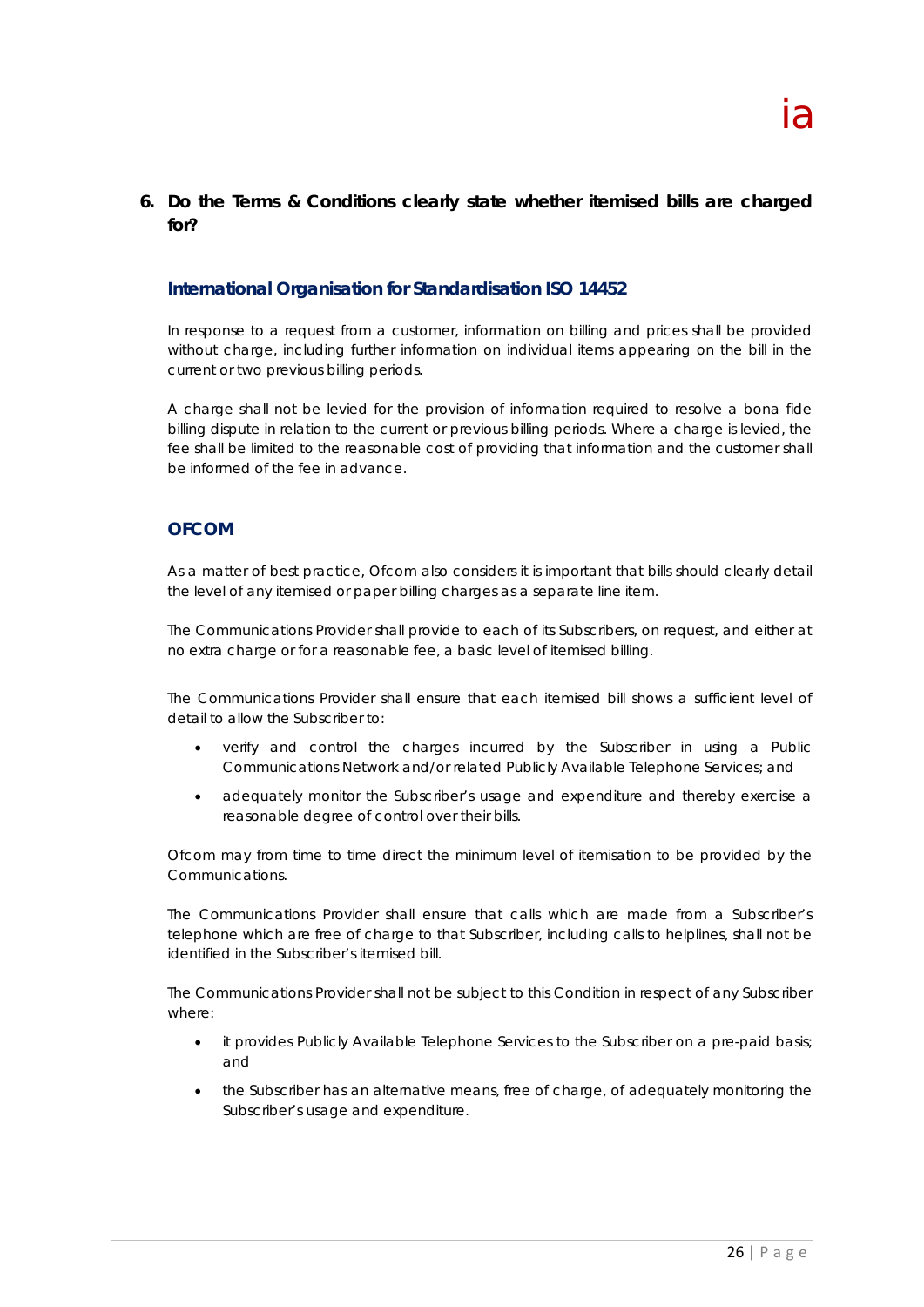### **Best Practice examples**

#### **Telstra, Australia**

We may charge you the following for itemised local calls:

- For each paper bill ongoing (for customers on monthly, bi-monthly or quarterly billing with up to 20 services on each bill) \$3.00 plus GST;
- For each call record via the Enhanced Billing Service ongoing \$0.01 plus GST;
- For each call record via the Online Billing Service ongoing \$0.00;
- Once off local calls details statement (per statement) \$5.00 plus GST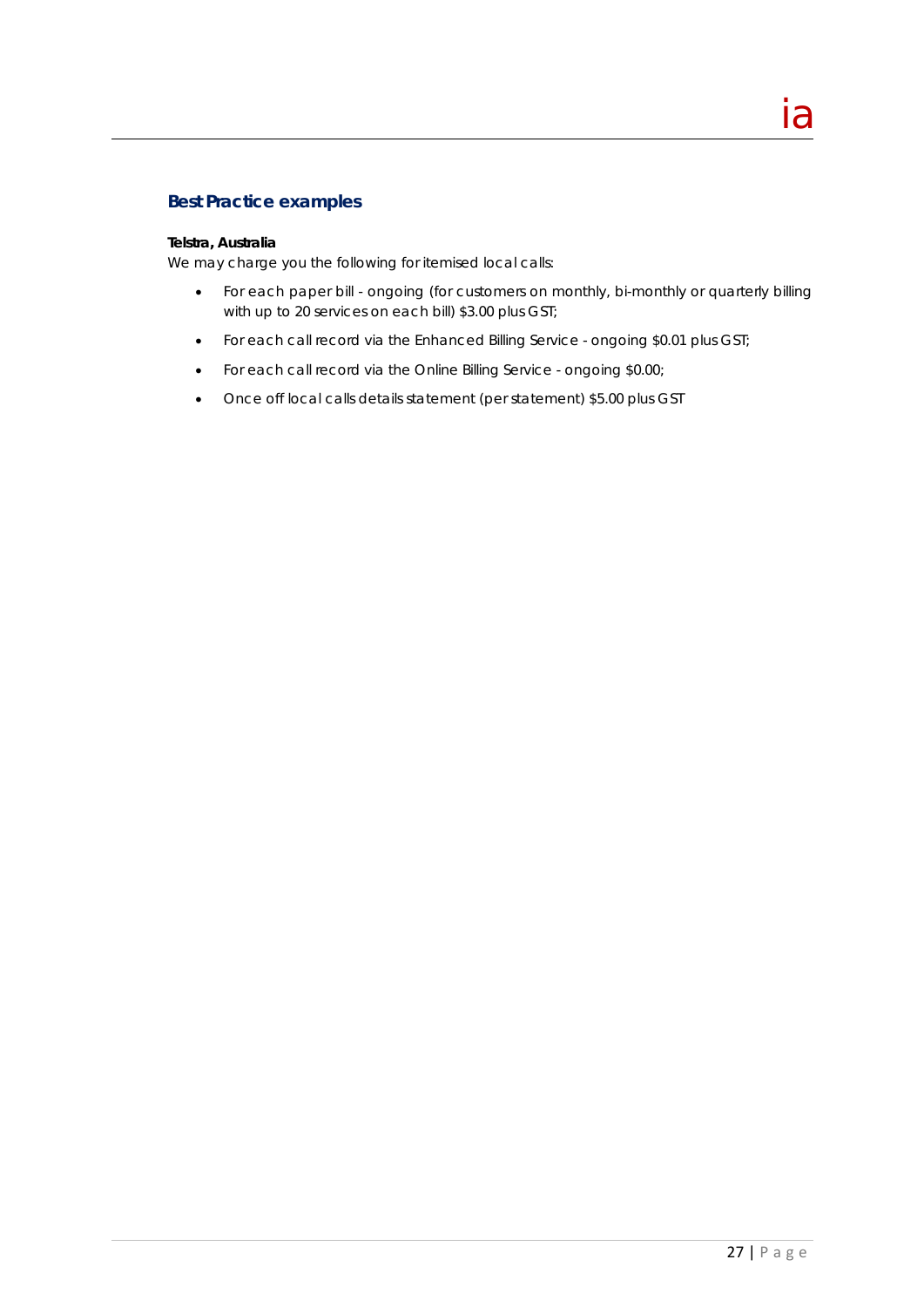# **7. If a direct debit fails to be honoured, do the Terms & Conditions clearly state what penalties may be incurred?**

## **Best Practice examples**

#### **UK Telecom, France**

Where an attempt to collect payment against an invoice via a Direct Debit or Prélèvement fails UK Telecom incurs substantial bank charges. We therefore make a charge to cover the costs that we have incurred for reasons that are the responsibility of our customers. There is a standard 20.00€ charge for each failed attempt to collect money properly invoiced.

#### **Melita, Malta**

Any cheque or direct debit that is cancelled or not cleared by your bank shall be subject to a Cheque Default Charge or Direct Debit Default Charge as applicable, as stipulated in the Schedule of Charges (€12).

#### **Telstra, Australia**

If you pay a bill by cheque and the cheque is dishonoured, you must also pay us a fee of \$15.00. If you pay a bill by direct debit and there are insufficient funds in the account, you must also pay us a fee of \$10.00. These fees do not attract GST.

#### **BT, UK**

We may also charge you £10 by way of compensation to us for any direct debit or cheque payments which are returned to us because you do not have enough funds in your account.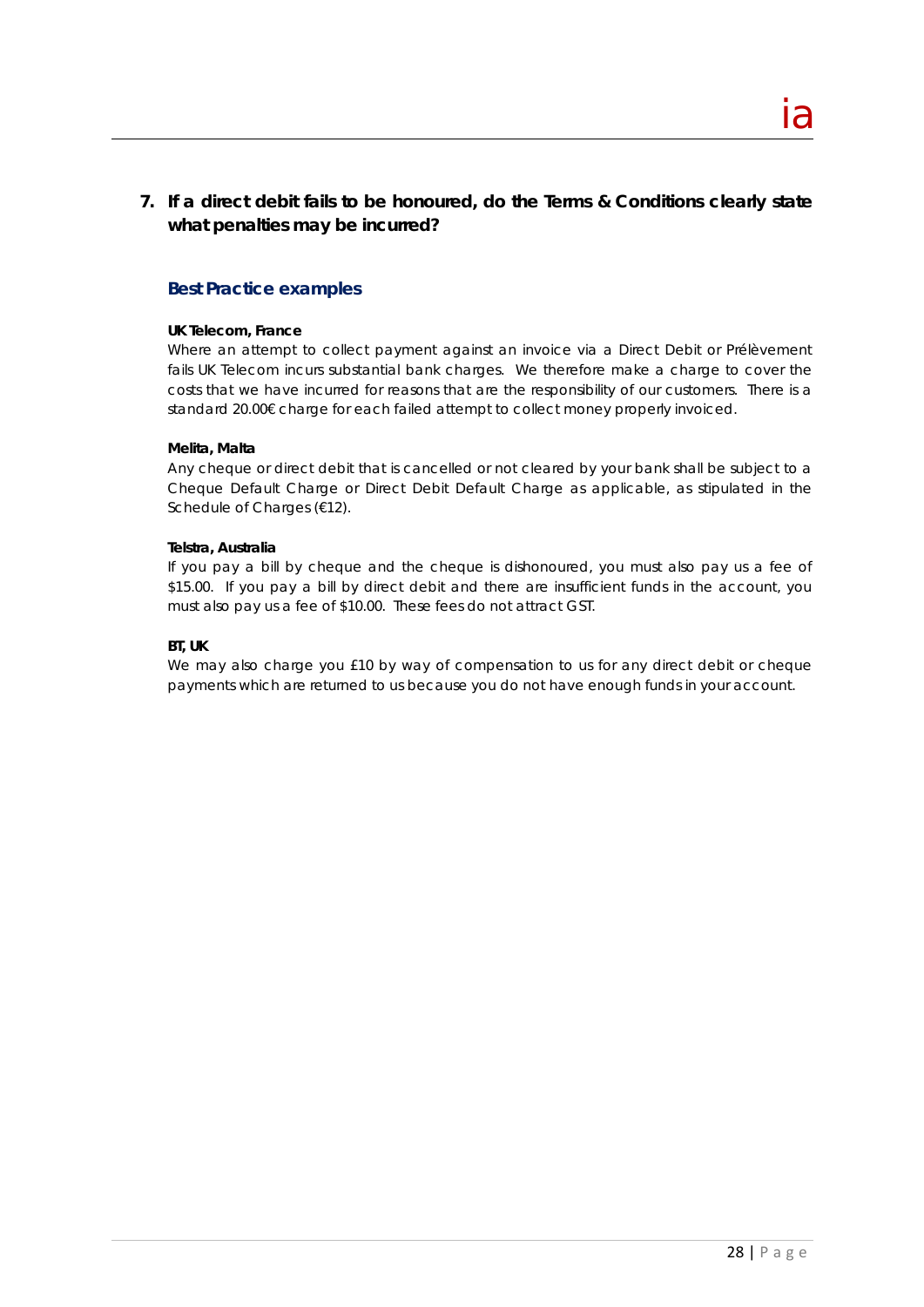# **8. Do the Terms & Conditions clearly state how rebates or refunds are dealt with?**

<u>ia dia mponina amin'ny fivondronan-kaominin'i Amerika ao amin'ny fivondronan-kaominin'i Amerika ao amin'ny fivo</u>

#### **International Organisation for Standardisation ISO 14452**

Clear policies shall be established, and made publicly available, as to what will happen if there is an overpayment or underpayment, including the following:

- publishing a contact number for access to staff who have the capacity, the skill and the authority to resolve the issue;
- the procedures and conditions governing refund or credit, where overcharging has occurred, incorporating a statement as to the period by which any such refund or credit will be effected:
	- o in the case of a refund, this period shall be not more than 10 working days from the date of agreement that a refund will be made;
	- o in the case of a credit, it shall appear on the next bill or shall be credited to prepaid accounts with notice given to the customer;
- the opportunity to pay the amount owing over a period at least equal to that in which any undercharging took place, unless the undercharge has arisen because the customer was at fault for not allowing access to read the meter: where a customer's circumstances affecting the ability to pay are made known to the supplier, these shall be taken into account when arranging the repayment period.

#### **Best Practice examples**

#### **Bell Aliant, Prince Edward Island**

In the case of a recurring charge that should not have been billed or that was overbilled, a customer must be credited with the excess back to the date of the error subject to applicable limitation periods provided by law.

However, a customer who does not dispute a bill within one year of the date of a detailed statement which shows that charge correctly loses the right to have the excess credited for the period prior to that statement. Non-recurring charges that should not have been billed or that were overbilled must be credited, provided that the customer disputes them within 150 days of the date of the bill.

A customer who is credited with any amount that should not have been billed or that was overbilled must also be credited with interest on that amount at the rate payable for interest on deposits that applied during the period in question.

#### **UK Telecom, France**

Any complaint about your invoice must reach us within 10 days. After that the invoice will be considered as accepted. We undertake to repay you within 30 days after examination of your complaint by way of a credit on your next invoice, if the complaint is found to be valid.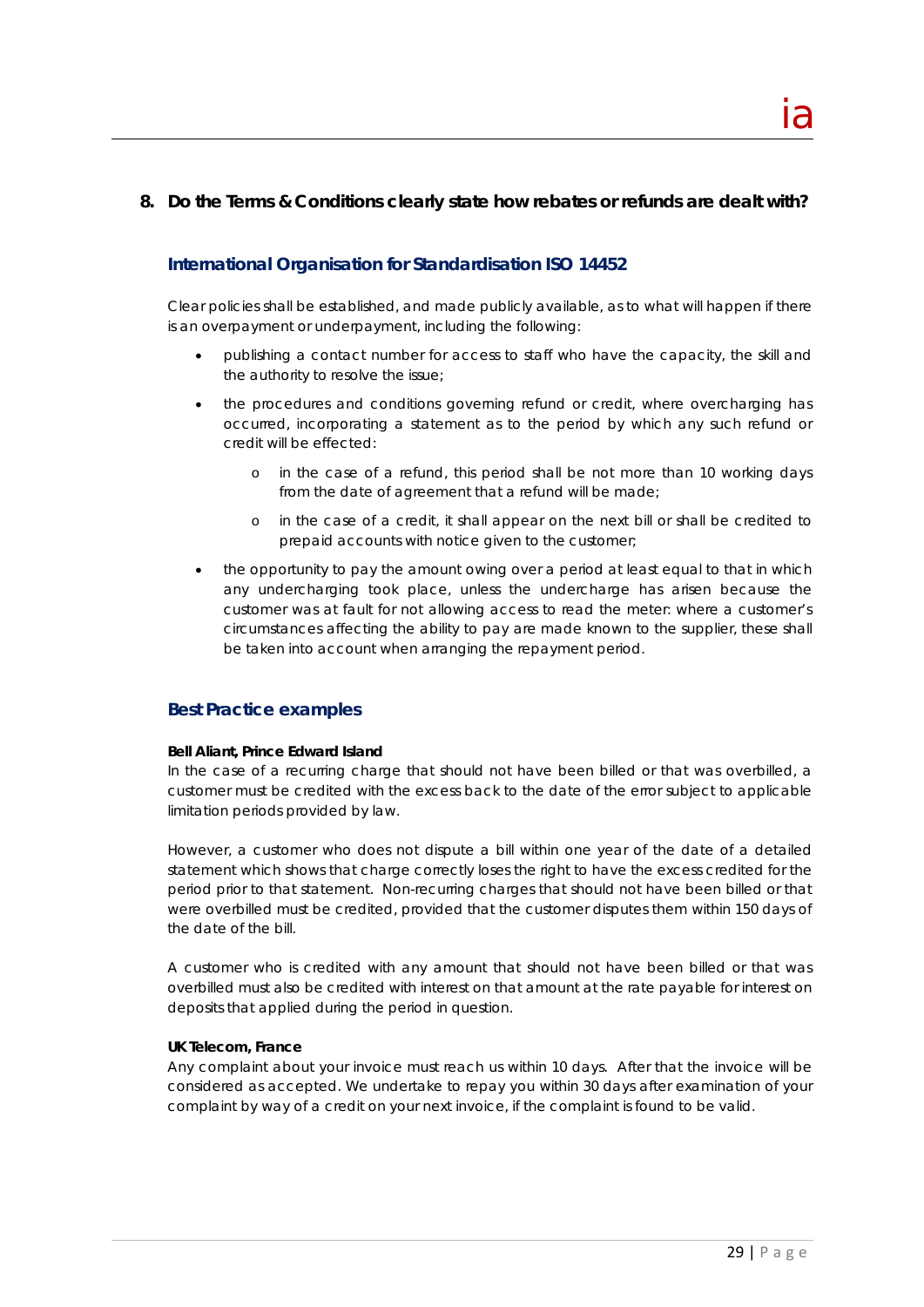# **9. Do the Terms & Conditions clearly state whether there are any charges for termination and/or reconnection following termination?**

<u>ia dia mponina amin'ny fivondronan-kaominin'i Amerika ao amin'ny fivondronan-kaominin'i Amerika ao amin'ny fivo</u>

#### **International Organisation for Standardisation ISO 14452**

A clear documented policy shall be established for dealing with instances of non-payment of bills. This shall include provision of a reminder, a copy of the bill if requested, disconnection warning notices and, wherever practical, direct contact with the customer, prior to any disconnection or restriction of supply.

All other charges and taxes, including any one-off charges applicable to the bill, e.g. connection charges or termination fees should appear on the bill.

#### **Communication Alliance Australia C628:2012**

Suppliers must ensure Customers are given adequate notice regarding a decision by the Supplier to Restrict, Suspend or disconnect their Telecommunications Service for credit and/or debt management reasons.

#### **Best Practice examples**

#### **Melita, Malta**

Any Customer who has had his Agreement terminated or disconnected and who wishes to restore his Services has to pay any outstanding amounts in his name as well as a Reconnection charge as stipulated in the Schedule of Charges (€20)

#### **Telstra, Australia**

If you ask us to reconnect your service following your suspension for failing to pay an account, you may have to pay us a reconnection fee. The amount of the reconnection fee is A\$59 (incl GST).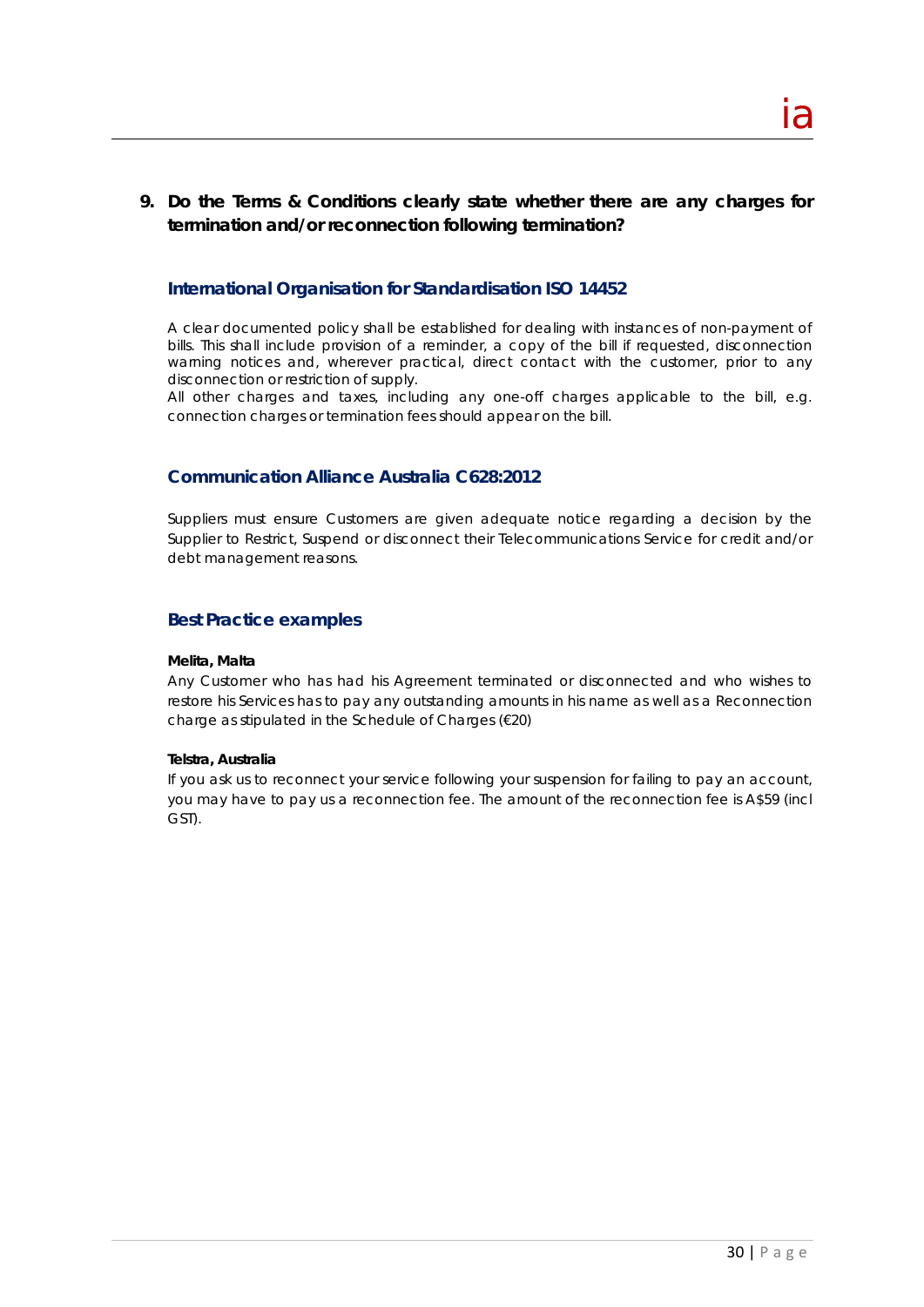# **10. Do the Terms & Conditions state clearly how changes to terms, services or charges are advised to the customer?**

#### **International Organisation for Standardisation ISO 14452**

Changes of a significant nature shall be notified to individual customers prior to implementation, and confirmed in the next bill after the change.

NOTE: A significant change is any change which impacts on previously notified prices, rebates, concessions, payment terms or the level of service provided.

#### **Best Practice examples**

#### **Optus, Australia**

We can make any type of change to a fixed length agreement or a non-fixed length agreement if:

- the change will benefit or will not adversely affect you;
- you agree to the change; or
- we reasonably expect the change to adversely affect you and give you reasonable notice of the change on fair terms and in writing:

We will give you 21 days' notice in writing of the change before the change occurs and offer you the right to cancel the service within 42 days from the date of our notice in writing. This can be in person, by mail, by email, by bill message or bill insert or, in some circumstances, by making the information available on our website or at retail outlets and informing you (in person, recorded message, text or in writing) of how to obtain the information.

#### **Telecom New Zealand**

We may alter our Services from time to time. If we alter our Services in a way that materially reduces the Service offering currently received by you, we will provide you a minimum of 10 working days' notice, and wherever possible, one month's notice, of such alterations. We will tell you about any such alterations by emailing or writing to you and by publishing the change on our website.

#### **UK Telecom, France**

We reserve the right to change our terms and conditions when necessary due to the continually evolving nature of our business. All customers will receive notice of a change either by email to the address they have provided or as a notice included with their monthly invoice. Customers will receive 30 days' notice of any change.

We will also publish any new charges on our web site: www.uktelecom.net. It is the customers' responsibility to read and understand these changes when they occur. These new charges will apply to any new services ordered from the date of publication. Your continued use of the services we provide shall constitute your acceptance of these new charges or conditions.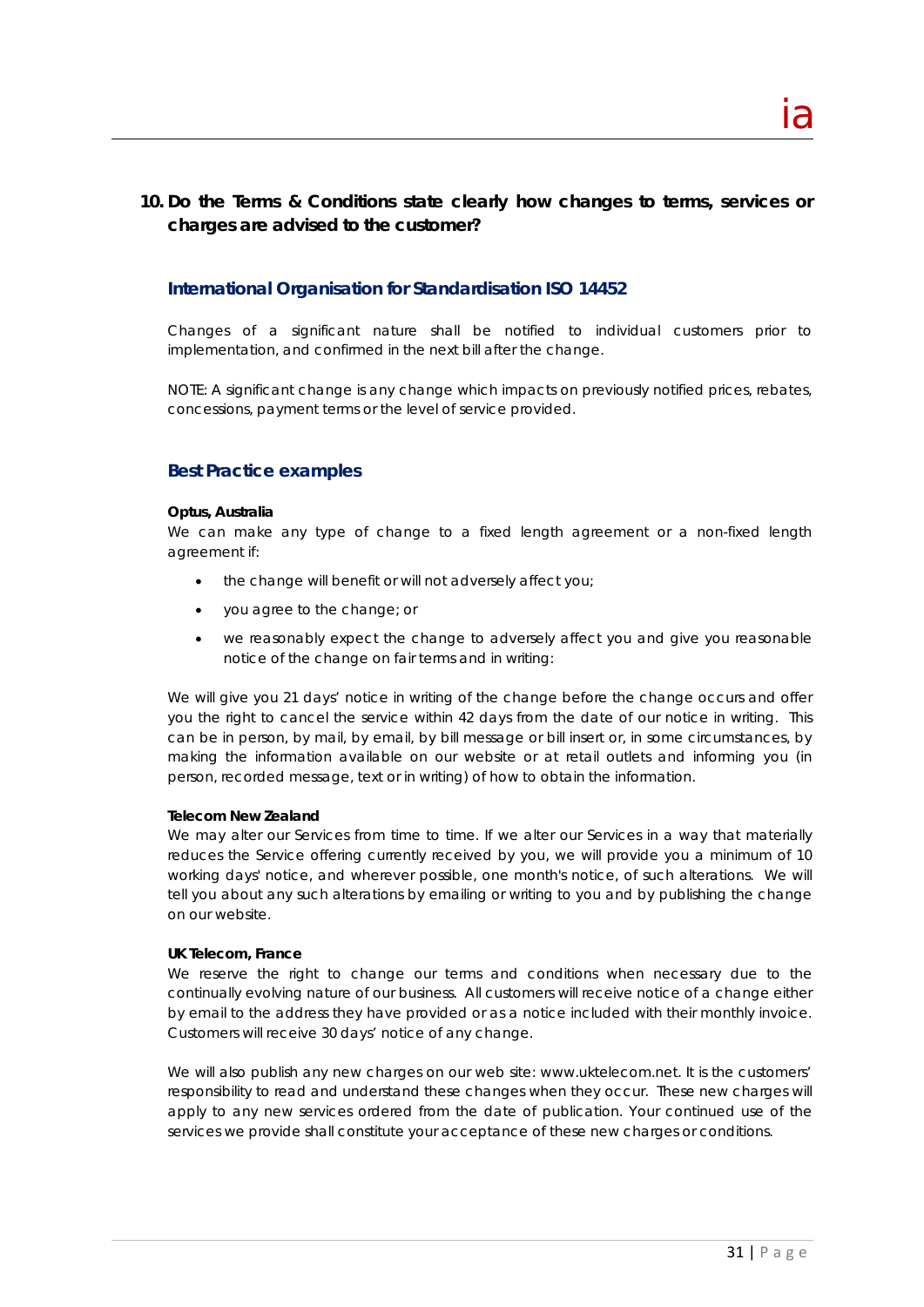# **Specific data relating to payment terms, late payment penalties and reconnection fees**

|                             | What is the length of time a customer is given to pay a bill before<br>incurring penalties?      |
|-----------------------------|--------------------------------------------------------------------------------------------------|
| <b>Bell Aliant PEI</b>      | 30 days after billing date                                                                       |
| ВT                          | As soon as bill is received unless otherwise agreed                                              |
| <b>EirCom Ireland</b>       | 14 days from date of issue unless otherwise agreed                                               |
| Melita Malta                | Due date on invoice - unable to clarify                                                          |
| Optus Australia             | Due date on invoice - 14 days from invoice date                                                  |
| <b>Telecom NZ</b>           | Due date on invoice - appears to be 17 days                                                      |
| Telstra Australia           | Due date on invoice                                                                              |
| <b>UK Telecom France</b>    | 14 days from invoice date                                                                        |
| <b>Jersey Electricity</b>   | Immediately unless otherwise agreed                                                              |
| <b>Guernsey Water</b>       | 14 days                                                                                          |
| <b>Guernsey Electricity</b> | 21 days                                                                                          |
| Sure                        | Due on demand, due date specified on bill                                                        |
| Jersey Telecom              | Due on demand or as otherwise agreed - will not be chased up until 21 days<br>after being posted |
| Siminn Iceland              | 20th of month following invoice date                                                             |
| <b>Manx Telecom</b>         | 30 days after receipt of bill                                                                    |
| <b>Free France</b>          | 15 days                                                                                          |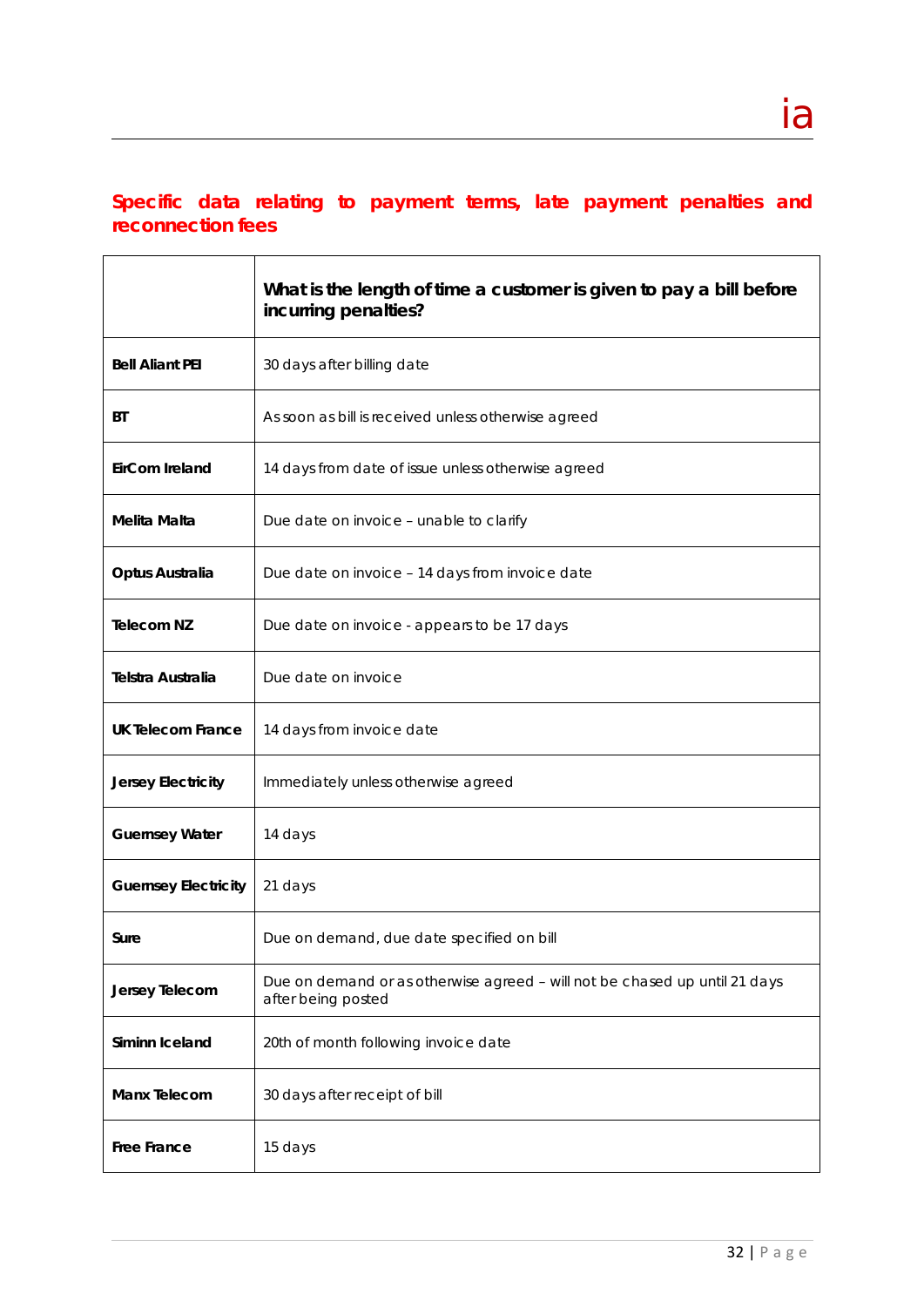|                           | What are the late payment penalties?                                                                                                                                                                                                                                           |
|---------------------------|--------------------------------------------------------------------------------------------------------------------------------------------------------------------------------------------------------------------------------------------------------------------------------|
| <b>Bell Aliant PEI</b>    | 3% interest per month. Also, possible termination of account (if bill is >\$50 or >2<br>months overdue)                                                                                                                                                                        |
| ВT                        | £7.50 late payment charge if not paid within 10 days of reminder (7 days if pay<br>monthly); suspension or termination after (generally) 28 days; debt collection fees<br>if necessary                                                                                         |
| <b>EirCom Ireland</b>     | After 14 days account may be suspended and supplier may subsequently require<br>advance payments, after 21 days account may be terminated                                                                                                                                      |
| <b>Melita Malta</b>       | Interest payable of maximum allowed by law, plus late payment charge of E2,<br>possible termination of account (including disconnection fee of E20)                                                                                                                            |
| Optus Australia           | Late fees are: \$15 for amounts between \$50 and \$100, \$15 plus interest of 2%<br>above base rate for amounts >\$100; may suspend or terminate service at cost of<br>\$35; if third party is used to collect debt, charge is 15% of outstanding amount;<br>may be legal fees |
| <b>Telecom NZ</b>         | Late payment charge of NZ\$16 + GST and/or interest, cost of recovering debt<br>including legal fees and the account may be suspended, restricted or<br>terminated                                                                                                             |
| <b>Telstra Australia</b>  | Late payment fee (\$15 for overdue balances of \$100 or more), collection agency<br>fees, suspension or termination                                                                                                                                                            |
| <b>UK Telecom France</b>  | May apply 1.5% per month, may suspend or terminate account - any overdue<br>account paid by credit or debit card will attract 3% admin fee                                                                                                                                     |
| <b>Jersey Electricity</b> | If charges are outstanding for 28 days, supplier may terminate service and<br>charge termination fee                                                                                                                                                                           |
| <b>Guernsey Water</b>     | Not stated                                                                                                                                                                                                                                                                     |
| Guernsey<br>Electricity   | Reminder sent after 7 days (day 28), representative sent to address on day 42,<br>notice of disconnection; possible installation of prepayment meter                                                                                                                           |
| Sure                      | £7.50 late payment charge, may terminate account and may charge for third<br>party collection                                                                                                                                                                                  |
| Jersey Telecom            | Reserve right to charge interest on payments 30 days overdue of 3% above UK<br>base rate                                                                                                                                                                                       |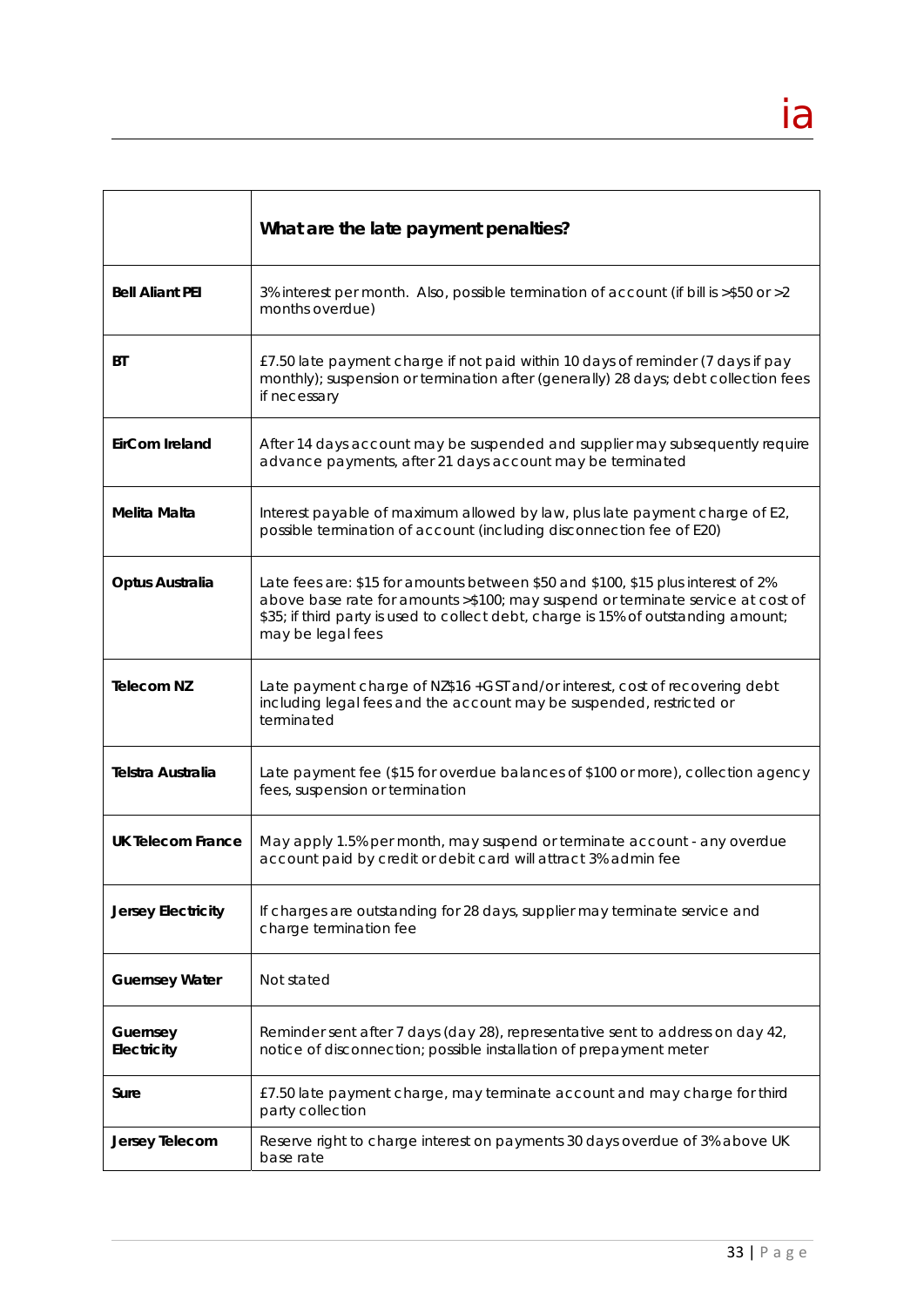| <b>Manx Telecom</b> | Reminder specifying final date, may be charged late payment fee after that<br>followed by disconnection. May also use debt-collection agency.                                                                                                                           |
|---------------------|-------------------------------------------------------------------------------------------------------------------------------------------------------------------------------------------------------------------------------------------------------------------------|
| <b>BTC Bermuda</b>  | A Customer who does not pay his or her bill by the due date specified on the bill<br>will be subject to a late fee. Customers who fail to pay for two consecutive billing<br>periods will be subject to service disconnection with a Charge imposed for<br>reconnection |
| Virgin Media        | You will be liable for interest or other charges. You may lose any discount we<br>have given you. We will also suspend or cancel the services and charge you the<br>costs of debt-recovery proceedings to recover any debt you owe under this<br>agreement.             |
| <b>Free France</b>  | Interest on money owed has interest applied of three times the base rate<br>(minimum charge E7.50) with possible third party recovery fees of E40 and<br>possible suspension or termination                                                                             |
| Ziggo Holland       | Supplier will send a reminder, and if still not paid will charge interest from the<br>original lapse date; third party recovery costs may be at least 15% of the amount<br>due; suspension or termination are possible                                                  |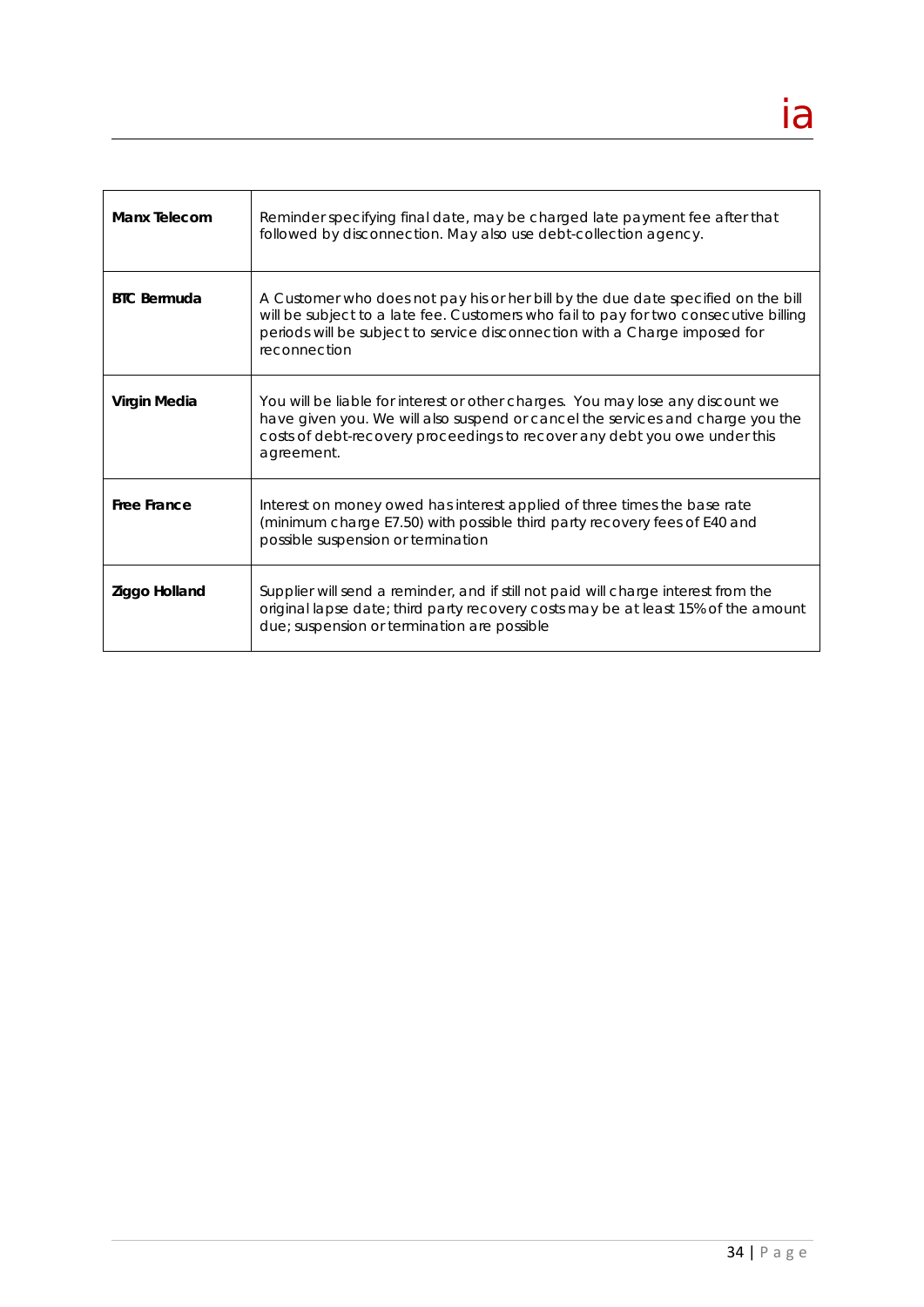|                             | What is the reconnection charge following suspension<br>or<br>termination?                               |  |  |  |  |  |  |  |  |  |
|-----------------------------|----------------------------------------------------------------------------------------------------------|--|--|--|--|--|--|--|--|--|
| <b>Bell Aliant PEI</b>      | Reconnection fees apply unless account was terminated by supplier error<br>(fee unstated)                |  |  |  |  |  |  |  |  |  |
| ВT                          | £12 to lift partial restrictions, £18 to lift complete restrictions, £26 to reconnect<br>terminated line |  |  |  |  |  |  |  |  |  |
| <b>EirCom Ireland</b>       | E23.43 including VAT                                                                                     |  |  |  |  |  |  |  |  |  |
| Melita Malta                | Disconnection charge of E20, reconnection charge of E20                                                  |  |  |  |  |  |  |  |  |  |
| Optus Australia             | \$35 termination, \$55 reconnection                                                                      |  |  |  |  |  |  |  |  |  |
| <b>Telecom NZ</b>           | Reconnection fee NZ\$63                                                                                  |  |  |  |  |  |  |  |  |  |
| <b>Telstra Australia</b>    | Reconnection fee of \$59 (incl. GST)                                                                     |  |  |  |  |  |  |  |  |  |
| <b>UK Telecom France</b>    | Removal of Suspension fee of E20                                                                         |  |  |  |  |  |  |  |  |  |
| <b>Jersey Electricity</b>   | Customer must pay expenses incurred in terminating and reconnecting services                             |  |  |  |  |  |  |  |  |  |
| <b>Guernsey Water</b>       | Not stated                                                                                               |  |  |  |  |  |  |  |  |  |
| <b>Guernsey Electricity</b> | Reconnection fee unstated                                                                                |  |  |  |  |  |  |  |  |  |
| Sure                        | £30                                                                                                      |  |  |  |  |  |  |  |  |  |
| Jersey Telecom              | Not stated                                                                                               |  |  |  |  |  |  |  |  |  |
| Siminn Iceland              | Reconnection fee unstated                                                                                |  |  |  |  |  |  |  |  |  |
| <b>BTC Bermuda</b>          | Reconnection fee unstated                                                                                |  |  |  |  |  |  |  |  |  |
| Virgin Media                | Reconnection fee unstated                                                                                |  |  |  |  |  |  |  |  |  |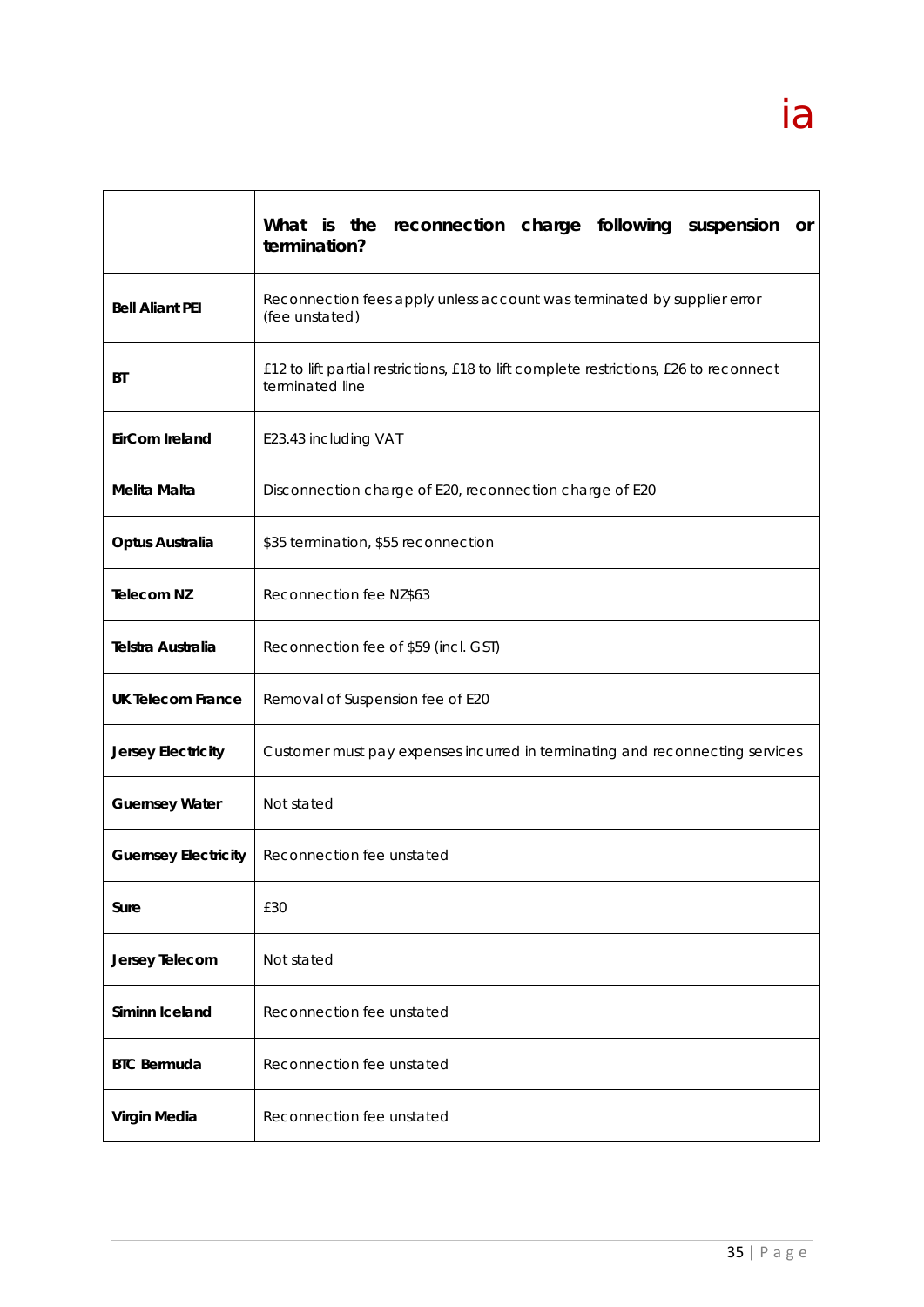# **Best Practice in Billing and Payment Collection**

This table shows which operators, in the opinion of Island Analysis, have best practice in selected aspects of their billing and payment procedures. Best practice, in this instance, is a combination of clarity of data and deemed equity to the customer.

In this table, the information found in the terms & conditions, on the bills and on the operator's websites has been used.

|                                                       |                             | <b>Very Good</b>                                                                          |                                                              | Good                                                                                      |                                                             | Adequate                                                                     |                                                                                                                                 |  |
|-------------------------------------------------------|-----------------------------|-------------------------------------------------------------------------------------------|--------------------------------------------------------------|-------------------------------------------------------------------------------------------|-------------------------------------------------------------|------------------------------------------------------------------------------|---------------------------------------------------------------------------------------------------------------------------------|--|
| Different charges for<br>different billing options    | Bell Aliant, BT             | no charges for any<br>billing options                                                     | If operator<br>requested that<br>customer move to            | Telstra                                                                                   | Paper bills for<br>certain plans incur<br>billing charges   | Eircom, Telecom<br>New Zealand,<br>Jersey Telecom                            |                                                                                                                                 |  |
|                                                       | <b>Jersey Electricity</b>   | Discount for online<br>billing                                                            | Melita, Optus                                                | online billing but<br>customer chooses<br>to retain paper<br>billing, a charge is<br>made | <b>UK Telecom, Sure</b>                                     | Paper bills incur a<br>charge (Sure: from<br>01/09/13                        |                                                                                                                                 |  |
|                                                       |                             |                                                                                           | Guernsey Water,<br><b>Guernsey Electricity</b>               | Paper billing is the<br>only option                                                       |                                                             |                                                                              |                                                                                                                                 |  |
| Different charges for<br>different payment<br>options | Jersey Telecom              | No charges for any<br>payment options                                                     | Optus, Telecom<br>New Zealand,<br>Telstra, Guernsey<br>Water | <b>Charges for credit</b><br>card payment                                                 | <b>UK Telecom</b>                                           | Direct debit is the<br>only option                                           | Eircom                                                                                                                          |  |
|                                                       | <b>Bell Aliant</b>          | Operator imposes<br>no charges but<br>there may be<br>charges from<br>financial companies |                                                              |                                                                                           | <b>Jersey Electricity</b>                                   | Credit cards are not<br>accepted                                             |                                                                                                                                 |  |
|                                                       | <b>Guernsey Electricity</b> | Discount for paying<br>directly into<br>operator's bank                                   |                                                              |                                                                                           | BT, Melita, Optus,<br>Sure                                  | Charges for<br>anything other than<br>direct debit<br>payment                |                                                                                                                                 |  |
| Charges for requesting<br>past paper bills            |                             |                                                                                           |                                                              |                                                                                           | BT, Optus, Telecom<br>New Zealand,<br><b>Jersey Telecom</b> | All charge<br>approximately the<br>same (£4.80, A\$5.50,<br>NZ\$5.11, £5.00) | Bell Aliant, Eircom,<br>Melita, Telstra, UK<br>Telecom, Jersey<br>Electricity, Guernsey<br>Water, Guernsey<br>Electricity, Sure |  |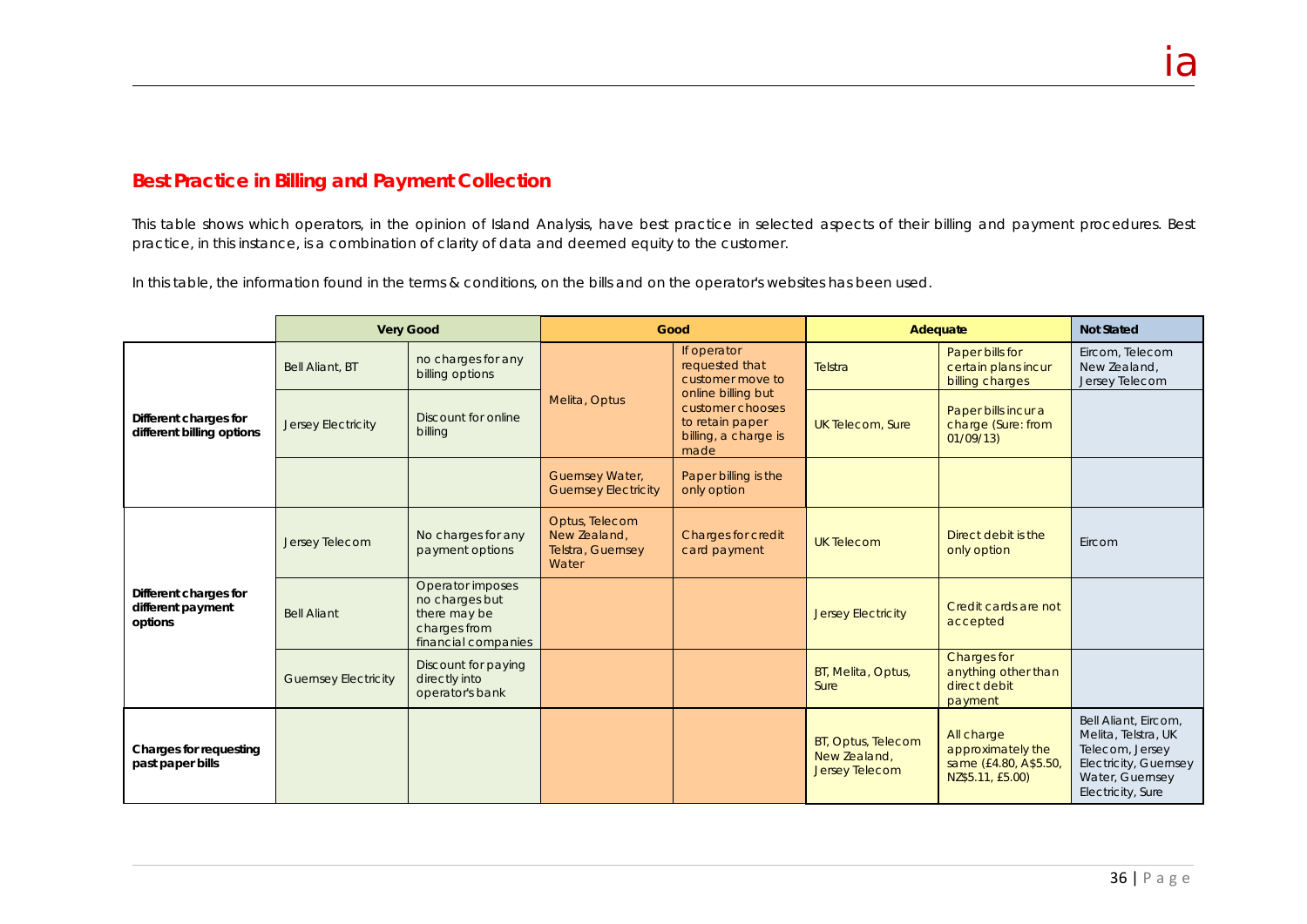|                                       |                               | <b>Very Good</b>              | Good                  |                                                                                                     | Adequate                                                          | <b>Not Stated</b>                                             |                                                                     |
|---------------------------------------|-------------------------------|-------------------------------|-----------------------|-----------------------------------------------------------------------------------------------------|-------------------------------------------------------------------|---------------------------------------------------------------|---------------------------------------------------------------------|
| Length of time given for<br>payment   | <b>Bell Aliant</b>            | 30 days after billing<br>date | Eircom, UK Telecom    | 14 days from issue of<br>account                                                                    | Melita, Optus,<br><b>Telecom New</b><br>Zealand, Telstra,<br>Sure | As stated on invoice                                          |                                                                     |
|                                       | Jersey Telecom                | 21 days after<br>posting      | <b>Guernsey Water</b> | Within 14 days                                                                                      | <b>BT, Jersey Electricity</b>                                     | Immediately unless<br>otherwise agreed                        |                                                                     |
|                                       | <b>Guernsey Electricity</b>   | 21 days after billing<br>date |                       |                                                                                                     |                                                                   |                                                               |                                                                     |
| Penalties for direct<br>debit refusal |                               |                               | <b>BT</b>             | £10                                                                                                 | <b>Optus</b>                                                      | A\$ 22 plus bank<br>charges                                   | Bell Aliant, Eircom,<br>Jersey Electricity,                         |
|                                       |                               |                               | Melita                | Eur <sub>12</sub>                                                                                   | <b>UK Telecom</b>                                                 | <b>Eur 20</b>                                                 | Guernsey Water,<br>Guernsey Electricity,<br>Sure, Jersey<br>Telecom |
|                                       |                               |                               | Telstra               | A\$ 10                                                                                              |                                                                   |                                                               |                                                                     |
| Charges for itemised<br>billing       | <b>Telecom New</b><br>Zealand | <b>Bills are itemised</b>     | Optus, Sure           | Free of charge if<br>requested prior to<br>bill being produced<br>[Sure: £5 for one-off<br>request] | <b>Jersey Telecom</b>                                             | Free of charge<br>online or £1.50 per<br>month on paper bills | Bell Aliant, BT,<br>Eircom, Melita, UK<br>Telecom                   |
|                                       |                               |                               | Telstra               | Charges may be<br>made for some<br>itemisation up to<br>A\$5.50 for one-off<br>request              |                                                                   |                                                               |                                                                     |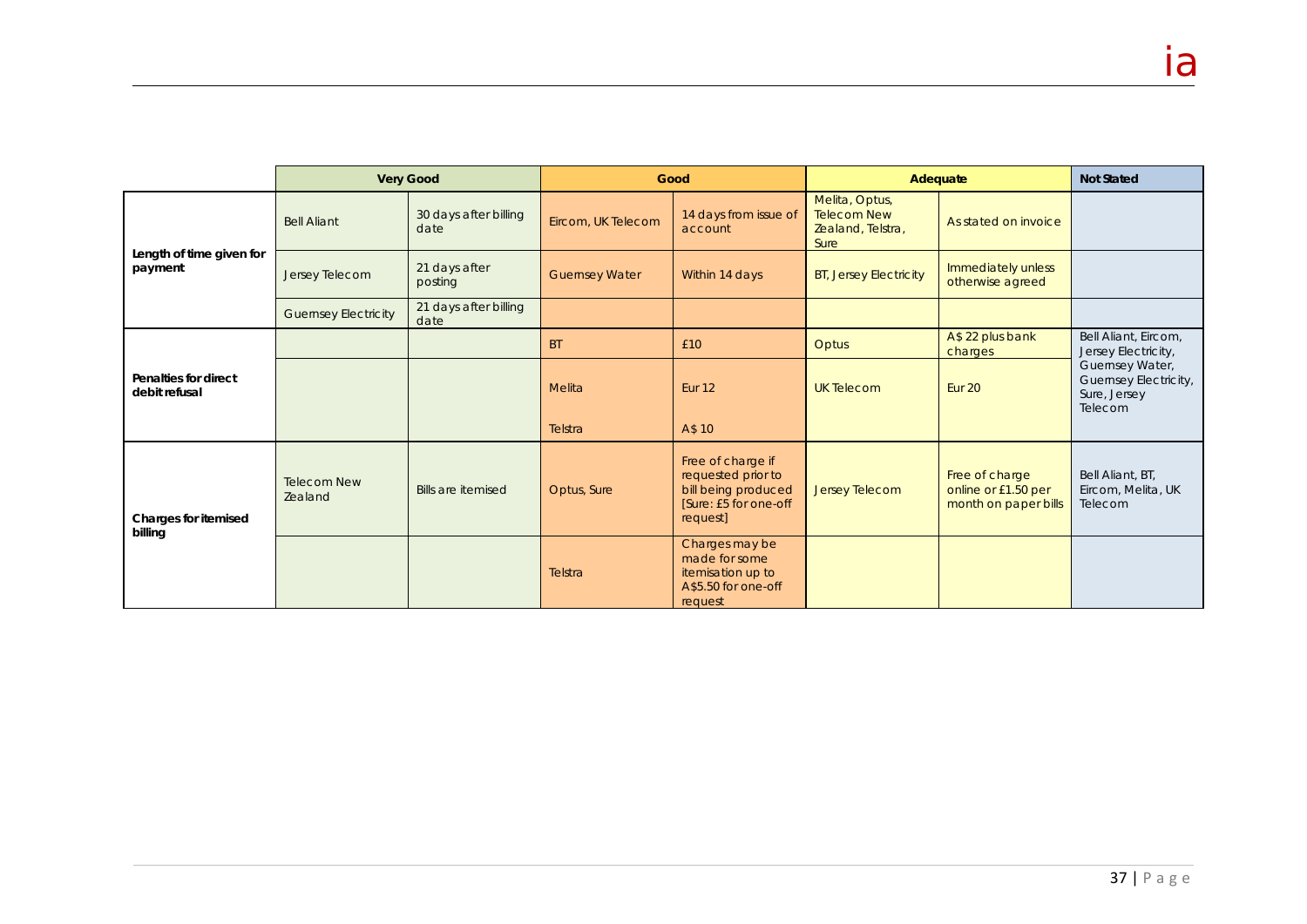|                               |                             | <b>Very Good</b>                                                                       | Good               |                                                                                               | Adequate                             | <b>Not Stated</b>                                                                             |                       |
|-------------------------------|-----------------------------|----------------------------------------------------------------------------------------|--------------------|-----------------------------------------------------------------------------------------------|--------------------------------------|-----------------------------------------------------------------------------------------------|-----------------------|
| Penalties for late<br>payment | <b>Guernsey Electricity</b> | long period of<br>notice before<br>possible termination<br>or installation of<br>meter | <b>Bell Aliant</b> | 3% interest per<br>month plus possible<br>termination                                         | <b>Melita</b>                        | Interest charged at<br>maximum allowed<br>plus late fee plus<br>possible<br>disconnection fee | <b>Guernsey Water</b> |
|                               | Eircom                      | Possibility of<br>account suspension<br>or termination                                 | BT, Sure           | £7.50 late fee,<br>possible suspension<br>or termination.<br>possible debt<br>collection fees | <b>Optus</b>                         | Late fee plus interest<br>possible suspension<br>fee, third party debt<br>collection fees     |                       |
|                               |                             |                                                                                        | <b>UK Telecom</b>  | 1.5% interest per<br>month plus possible<br>suspension or<br>termination                      | <b>Telecom New</b><br><b>Zealand</b> | Late fee plus interest<br>, possible<br>suspension, third<br>party debt<br>collection fees    |                       |
|                               |                             |                                                                                        | Jersey Electricity | Possible termination<br>with termination fee                                                  |                                      |                                                                                               |                       |
|                               |                             |                                                                                        | Jersey Telecom     | Interest of 3% above<br>UK base rate plus<br>possible termination                             |                                      |                                                                                               |                       |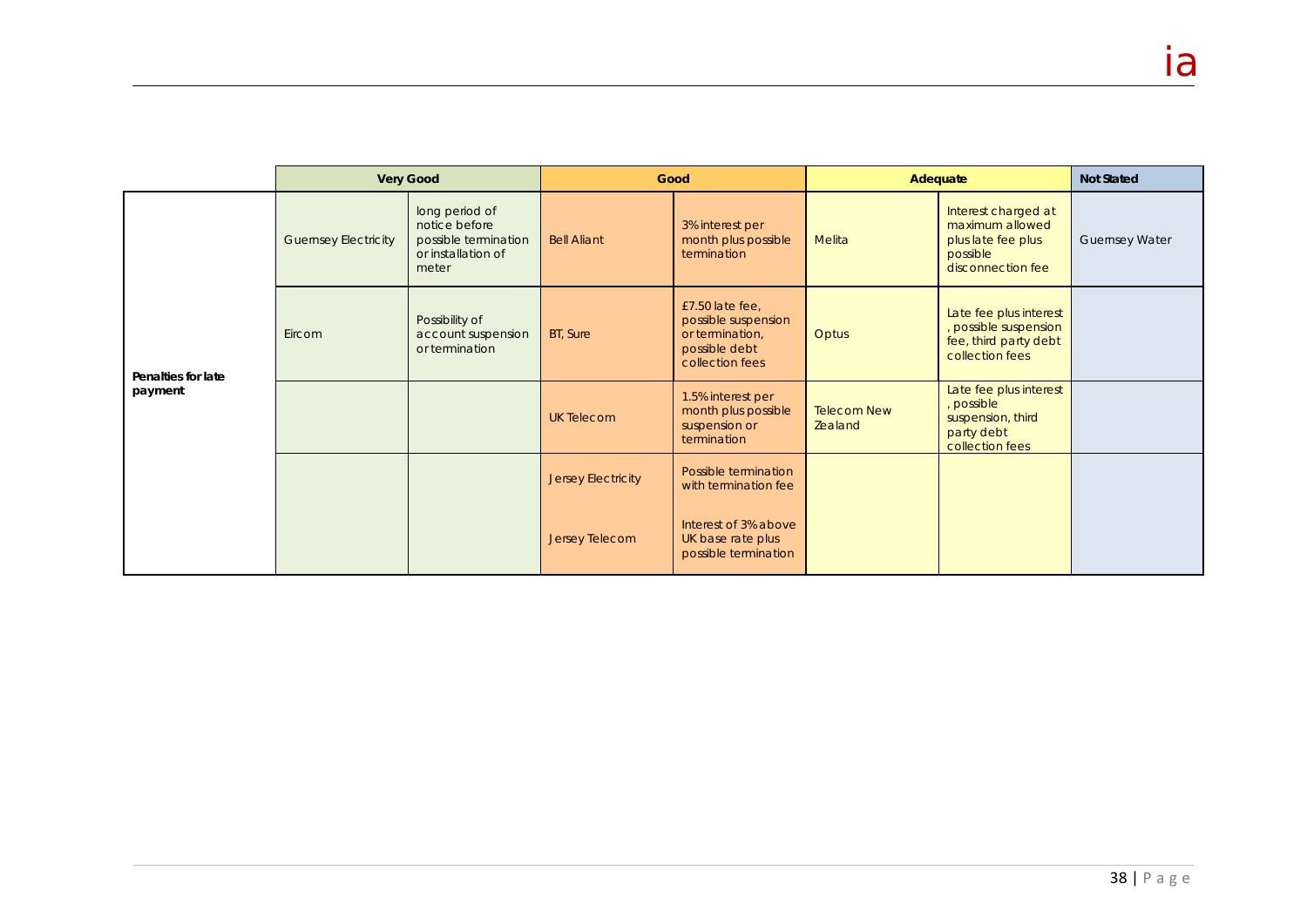|                                                  | <b>Very Good</b>              |                                                                                              | Good                          |                                                                                                             | Adequate                                           |                                                                                    | <b>Not Stated</b>                                       |
|--------------------------------------------------|-------------------------------|----------------------------------------------------------------------------------------------|-------------------------------|-------------------------------------------------------------------------------------------------------------|----------------------------------------------------|------------------------------------------------------------------------------------|---------------------------------------------------------|
| Reconnection charges<br>following termination    |                               |                                                                                              | <b>BT</b>                     | £12 to lift partial<br>restriction, £18 to lift<br>full restriction, £26 to<br>reconnect<br>terminated line | <b>Jersey Electricity</b>                          | Customers must pay<br>expenses incurred                                            | Guernsey Water,<br>Jersey Telecom                       |
|                                                  |                               |                                                                                              | Eircom, UK Telecom            | Eur 23 (Eircom) or<br>Eur 20 (UK Telecom)                                                                   | <b>Bell Aliant, Guernsey</b><br><b>Electricity</b> | <b>Reconnection fees</b><br>apply but amount<br>not stated                         |                                                         |
|                                                  |                               |                                                                                              | Melita                        | <b>Disconnection</b><br>charge Eur 20,<br>reconnection<br>charge Eur 20                                     |                                                    |                                                                                    |                                                         |
|                                                  |                               |                                                                                              | Optus                         | <b>Disconnection</b><br>charge A\$ 35,<br>reconnection<br>charge A\$55                                      |                                                    |                                                                                    |                                                         |
|                                                  |                               |                                                                                              | <b>Telecom New</b><br>Zealand | Reconnection<br>charge NZ\$ 63                                                                              |                                                    |                                                                                    |                                                         |
|                                                  |                               |                                                                                              | Telstra                       | Reconnection<br>charge A\$59                                                                                |                                                    |                                                                                    |                                                         |
|                                                  |                               |                                                                                              | Sure                          | £30 reconnection<br>charge                                                                                  |                                                    |                                                                                    |                                                         |
| Notification of changes<br>to terms & conditions | <b>BT</b>                     | At least one month<br>before changes in<br>writing (unless<br>legally required<br>otherwise) | Telstra                       | Operator will give<br>either 14 or 30 days<br>notice depending<br>on severity of<br>change                  | <b>Jersey Electricity</b>                          | Operator will take<br>reasonable steps<br>within a reasonable<br>timescale         | Bell Aliant, Eircom,<br>Melita, Guernsey<br>Electricity |
|                                                  | Optus                         | Many options<br>including in writing,<br>by email, with bill,<br>giving 21 days<br>notice    | Jersey Telecom                | Notices in writing,<br>changes to product<br>descriptions online<br>and in premises                         | <b>Guernsey Water</b>                              | Operator will keep<br>customer informed<br>by the most<br>appropriate means        |                                                         |
|                                                  | <b>Telecom New</b><br>Zealand | By email or in writing<br>or with bill at least<br>one month in<br>advance                   |                               |                                                                                                             | Sure                                               | Details will appear<br>on the website.<br>Customer is given<br>option to terminate |                                                         |
|                                                  | <b>UK Telecom</b>             | In writing or by email<br>and on website, 30<br>days in advance                              |                               |                                                                                                             |                                                    |                                                                                    |                                                         |